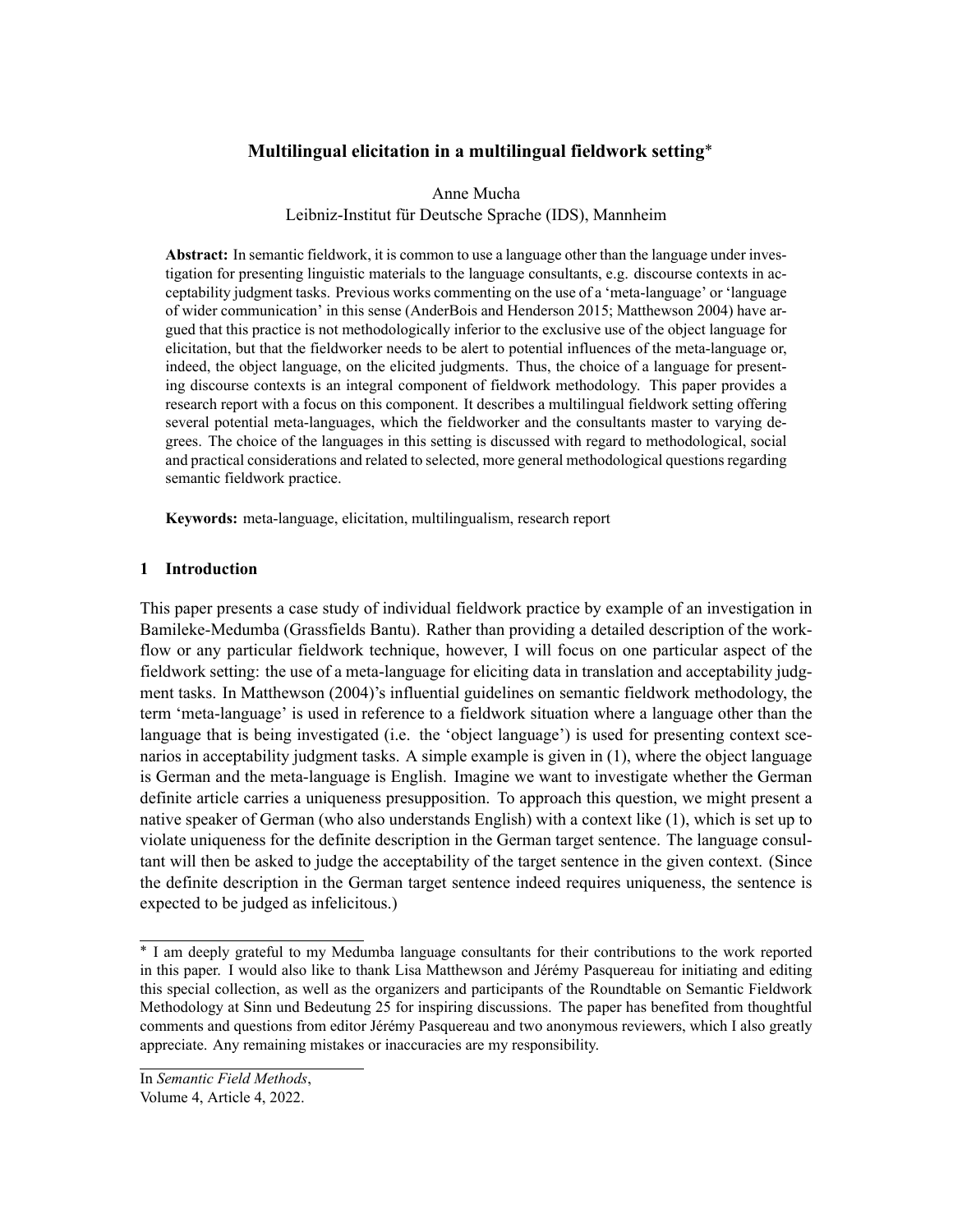(1) Context: The new school year starts and Mr. Smith has three new students in his class: Ahmed, Ben and Paul. Mr. Smith informs his class: #Der neue Schüler sitzt in der letzten Reihe.

the new student sits in the last row

'The new student is sitting in the last row.'

[Matthewson](#page-19-0) [\(2004](#page-19-0)) already provides quite detailed discussion on the use of a meta-language in acceptability judgment tasks. In particular, this practice is defended against worries expressed in the literature (Matthewson mentions [Harris and Voegelin](#page-18-1) [1953\)](#page-18-1) that the meta-language might bias the consultants towards accepting or producing constructions that are otherwise not acceptable in the object language. Matthewson however argues that while the concern is legitimate in principle, it does not call for exclusive use of the object language in elicitation since, firstly, the influence of the metalanguage on the consultants' judgments is negligible and secondly, presenting context descriptions in the object language can just as easily influence the obtained results. Therefore, [Matthewson](#page-19-0) ([2004](#page-19-0)) argues that the use of a meta-language for context descriptions might even be preferable in some cases.

A similar argument is made very explicitly and systematically in [AnderBois and Henderson](#page-18-0) ([2015](#page-18-0)). They present case studies in two Mayan languages, illustrating how the use of the object language for presenting discourse contexts can either be problematic or helpful for eliciting valid acceptability judgments, depending on the phenomenon to be investigated and the properties of the respective languages. Their example of a situation where the use of a meta-language (Spanish, in this case) is preferable concerns the two attitude complement constructions in Yucatec Maya shown in([2](#page-0-0)). These differ in that only in [\(2b](#page-0-0)) the attitude predicate is suffixed with the topic marker *-e'*. [1](#page-1-0)

|  | (2) Yucatec Maya (AnderBois and Henderson 2015:217) |                                           |                                                                                         |  |  |  |                  |  |  |
|--|-----------------------------------------------------|-------------------------------------------|-----------------------------------------------------------------------------------------|--|--|--|------------------|--|--|
|  | a.                                                  |                                           | K-in tukl-ik yan u k'áax-al ja'.                                                        |  |  |  |                  |  |  |
|  |                                                     | imp-A1 think-stat will A3 fall-stat water |                                                                                         |  |  |  |                  |  |  |
|  | $\approx$ 'I think it's going to rain.'             |                                           |                                                                                         |  |  |  | Bare Clause      |  |  |
|  |                                                     |                                           | b. K-in tukl-ik-e' yan u k'áax-al ja'.<br>imp-A1 think-stat-top will A3 fall-stat water |  |  |  |                  |  |  |
|  |                                                     | $\approx$ 'It's going to rain, I think.'  |                                                                                         |  |  |  | $Topic + Claude$ |  |  |

The hypothesis that the authors wanted to test is that the *e'*-morpheme marks the attitude as backgrounded, thus giving rise to the parenthetical interpretation reproduced in the translation of ([2b\)](#page-0-0). The authors propose that this hypothesis is best tested by presenting contexts in the form of a Question Under Discussion ('QUD', in the sense of [Roberts](#page-19-1) [2012](#page-19-1)) to bring out the at-issue content of the sentences in([2a](#page-0-0)) and [\(2b](#page-0-0)). The problem that would arise if the context were presented in the object language is that any QUD targeting the attitude report (e.g. 'Do you think it will rain?') would necessarily involve one of the two constructions under investigation. It would then be unclear

<span id="page-1-0"></span><sup>&</sup>lt;sup>1</sup> [AnderBois and Henderson](#page-18-0) ([2015\)](#page-18-0) use the following abbreviations in their glosses: A1 - 1st person Ergative, A3 - 3rd person Ergative, imp - imperfective aspect, stat - "status" suffixes, top - topic marker. In the Medumba examples in Section [2,](#page-3-0) abbreviations used in glosses are: aftn - afternoon (time of day marker), ipfv - imperfective aspect, morn - morning (time of day marker), npst - near past, prt - particle, rfut - remote future, rpst - remote past.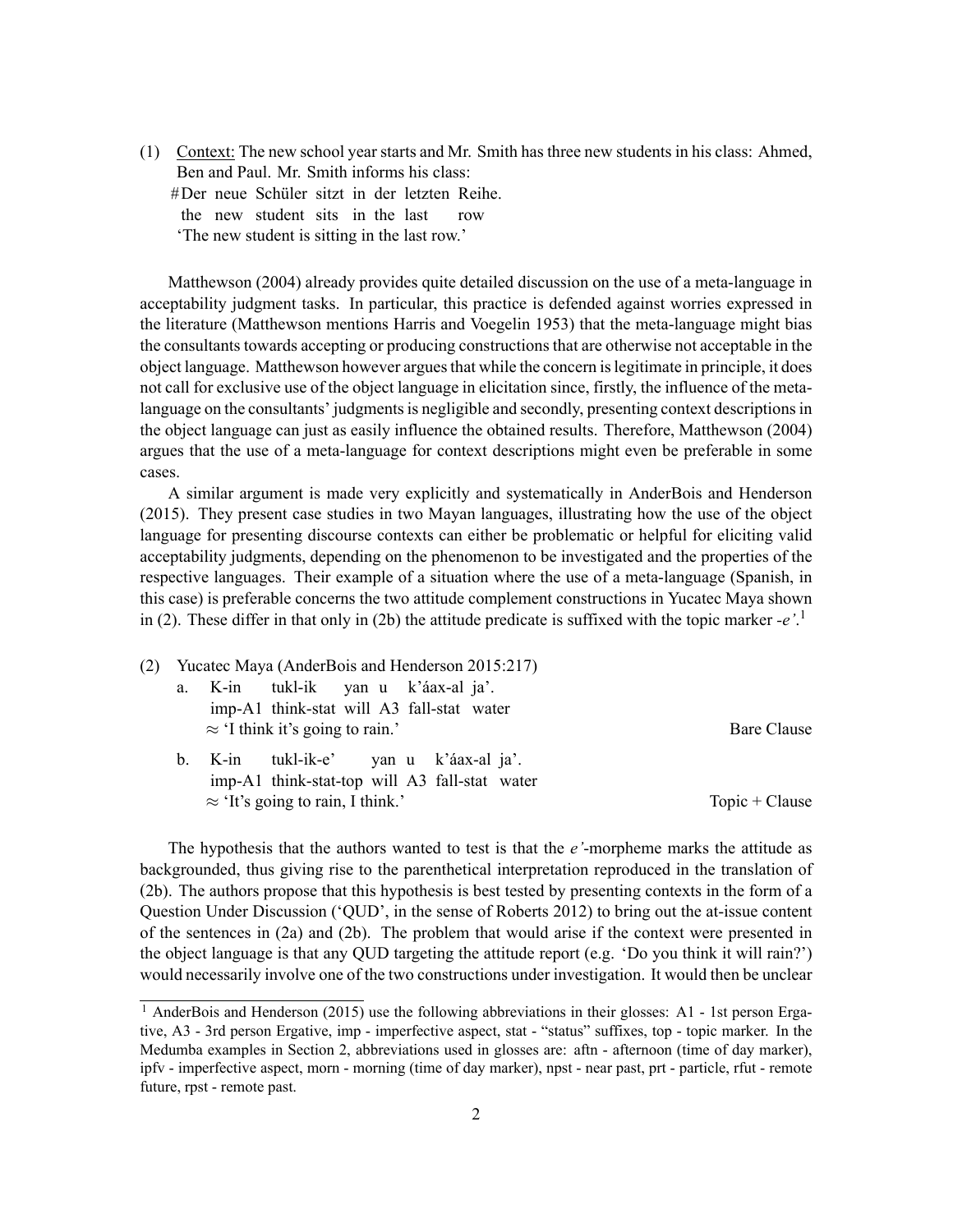whether the (un)acceptability of the target construction is due to the semantics of the QUD or due to its form.

[AnderBois and Henderson](#page-18-0) ([2015](#page-18-0)) argue that in this case, the use of Spanish as a meta-language is to be preferred from a methodological point of view. They paired the utterances in([2](#page-0-0)) with i) a QUD that triggers a reading under which the whole attitude report is at-issue  $('$ <sub>i</sub>Piensas tú que va a llover?'/ 'Do you think it's going to rain?') and ii) a QUD that triggers a backgrounded/non-atissue reading for the attitude (' $\zeta$ Va a llover?'/ 'Is it going to rain?'). They find that the bare clause constructionin  $(2a)$  $(2a)$  $(2a)$  is preferred as an answer to the first question and the topic + clause construction in([2b\)](#page-0-0) is a better answer for the second question, in line with their hypothesis (see [AnderBois](#page-18-2) [2016](#page-18-2) for details of this work). More crucially for present purposes, they avoid any bias on the consultants' judgments due to the form of the context question.

This case reported by [AnderBois and Henderson](#page-18-0) ([2015\)](#page-18-0) is presented here in some detail since it also applies to the fieldwork setting that I will discuss in Section [2](#page-3-0), i.e. the case of temporal and aspectual interpretation in Medumba. As both [Matthewson](#page-19-0) ([2004\)](#page-19-0) and [AnderBois and Henderson](#page-18-0) ([2015](#page-18-0)) discuss in detail, there are several factors apart from purely methodological considerations that might favor or disfavor the use of the object language for the presentation of contexts or communication between the fieldworker and the consultant. Individual consultants might be uncomfortable or unwilling to use a certain meta-language for sociolinguistic reasons, for instance because they associate this language with oppression and marginalization. Moreover, an important practical restriction concerns the fieldworker's and consultants' language proficiency. [AnderBois and Henderson](#page-18-0) ([2015](#page-18-0)) report on fieldwork in languages that still have monolingual speakers, or at least speakers who use their native language predominantly in everyday life. In such a case, exclusive use of the object language in fieldwork would be the preferred option when there is no meta-language available that the consultant would feel comfortable with. Conversely, and this is probably a fairly common situation among semantic fieldworkers (and also mentioned in the cited works), the fieldworker might not be proficient enough in the object language to also use it for communication with the language consultants, which makes the use of a meta-language a necessity. Of course, in an ideal situation, a fieldworker works on an understudied language for several years or even decades and can focus on this research to an extent that allows her to acquire active knowledge in this language to a point where the fieldwork itself as well as more informal conversation with the consultants can happen mostly in the consultants' native language. In this ideal case, the fieldworker can choose to work only with monolingual speakers of the object language (if there are still monolingual speakers) or work with bilingual speakers and make an informed decision between using the object language or a meta-language for presenting contexts based on factors such as those described by [AnderBois and](#page-18-0) [Henderson](#page-18-0) ([2015\)](#page-18-0). However, while there seems to be a broad consensus that a fieldworker starting to work on a new language should acquire as much knowledge of the object language as possible as quickly as possible,<sup>[2](#page-2-0)</sup> semantic fieldwork in practice often relies on a meta-language. In what follows, I will presume (in accordance with [Matthewson](#page-19-0) [2004,](#page-19-0) [2011](#page-19-2) and many others) that the use of a meta-language in semantic fieldwork is not in itself problematic from a methodological point of view. The question addressed in this contribution is similar as in [AnderBois and Henderson](#page-18-0) ([2015](#page-18-0)): what language does the fieldworker use for presentation of contexts and communication with the consultants when there are several options? However, the situation that I will discuss, drawing from my own fieldwork on Medumba, is one where several potential meta-languages are available, but

<span id="page-2-0"></span> $\frac{2}{2}$  See, e.g., [Vaux and Cooper](#page-19-3) ([1999](#page-19-3)) and [Rice](#page-19-4) ([2012\)](#page-19-4) on social and ethical aspects of engaging with the language and culture of the consultants.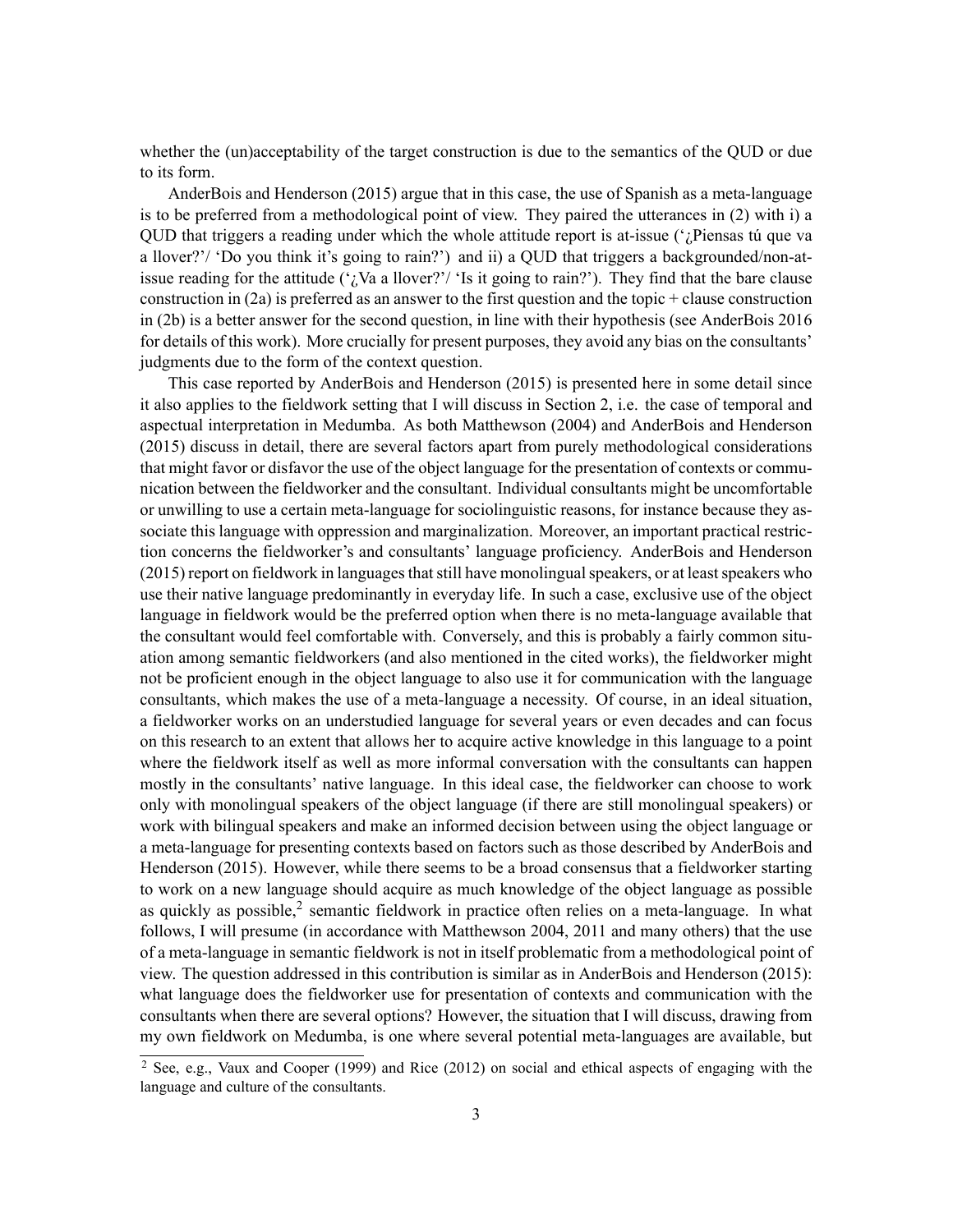none of them is spoken (near) natively by all fieldwork agents.<sup>[3](#page-3-1)</sup> Although this particular situation might be somewhat rare, the conclusions I propose can hopefully be useful beyond such multilingual fieldwork contexts and make a modest addition to the discussion in [AnderBois and Henderson](#page-18-0) ([2015](#page-18-0)) and related work.

In the next section I will present the case study on Medumba. I will start with some general considerations concerning the employed terminology as well as the relevance of a multilingual fieldwork setting for more general methodological issues in conducting fieldwork (as brought up by [Pasquereau](#page-19-5) [2020\)](#page-19-5). In Subsection [2.1,](#page-4-0) I briefly introduce the phenomenon under investigation and sketch some of the research questions that guided the described fieldwork. Subsection [2.2](#page-7-0) describes the multilingual fieldwork setting, in particular the linguistic profiles of the fieldwork agents. In Subsection [2.3](#page-10-0) the actual practice used in the fieldwork is discussed. Section [3](#page-16-0) presents some conclusions.

### <span id="page-3-0"></span>**2 A case study on Medumba**

Let me start with a note on terminology. In the introduction, I used the terms 'object language' and 'meta-language' (following [Matthewson](#page-19-0) [2004\)](#page-19-0) to refer to the language under investigation and the language used for elicitation, respectively. [AnderBois and Henderson](#page-18-0) [\(2015](#page-18-0)) prefer the label 'language of wider communication' ('LWC', adopted from [Grenoble and Whaley](#page-18-3) [2006\)](#page-18-3) over 'metalanguage' since the latter is also a technical term in formal semantics (as also noted in [Matthewson](#page-19-0) [2004\)](#page-19-0). Either way, the assumption is that the same language will be used for the presentation of linguistic elicitation material (e.g. discourse contexts) and communication with the language consultants. In the case study that I will present below, this isn't always the case. Depending on the particular consultants and their linguistic profile, discourse contexts may have been presented in English but discussions with the consultant took place in French, for instance. For this reason, I will adopt both [Matthewson](#page-19-0) ([2004\)](#page-19-0)'s and [AnderBois and Henderson](#page-18-0) [\(2015](#page-18-0))'s terminology in the following way: I will use 'meta-language' to refer to the language in which discourse contexts and other linguistic materials are presented to the consultant, and 'language of wider communication' (LWC) for the language(s) in which the fieldwork agents talk to each other.

As will become clearer in the following subsections, the choice of the meta-language and LWC in a multilingual fieldwork setting touches upon several broader issues concerning general fieldwork practice. In order to relate the present contribution to the broader goal of this special issue, some pertinent questions raised by [Pasquereau](#page-19-5) [\(2020](#page-19-5)) are listed below. At this point, I will just briefly describe how these questions are relevant in a multilingual fieldwork setting, and I will elaborate in Section [2.3](#page-10-0).

<span id="page-3-2"></span>1. How do you start working with new consultants?

In any fieldwork setting, an integral part of getting to know the consultant is to understand their linguistic profile. Especially in a multilingual setting as described below, the fieldworker must find out what language(s) the consultant feels comfortable using, and to what extent the fieldwork agents' language proficiencies concur.

<span id="page-3-1"></span><sup>&</sup>lt;sup>3</sup> I will use 'fieldwork agents' as a cover term for fieldworker and language consultants.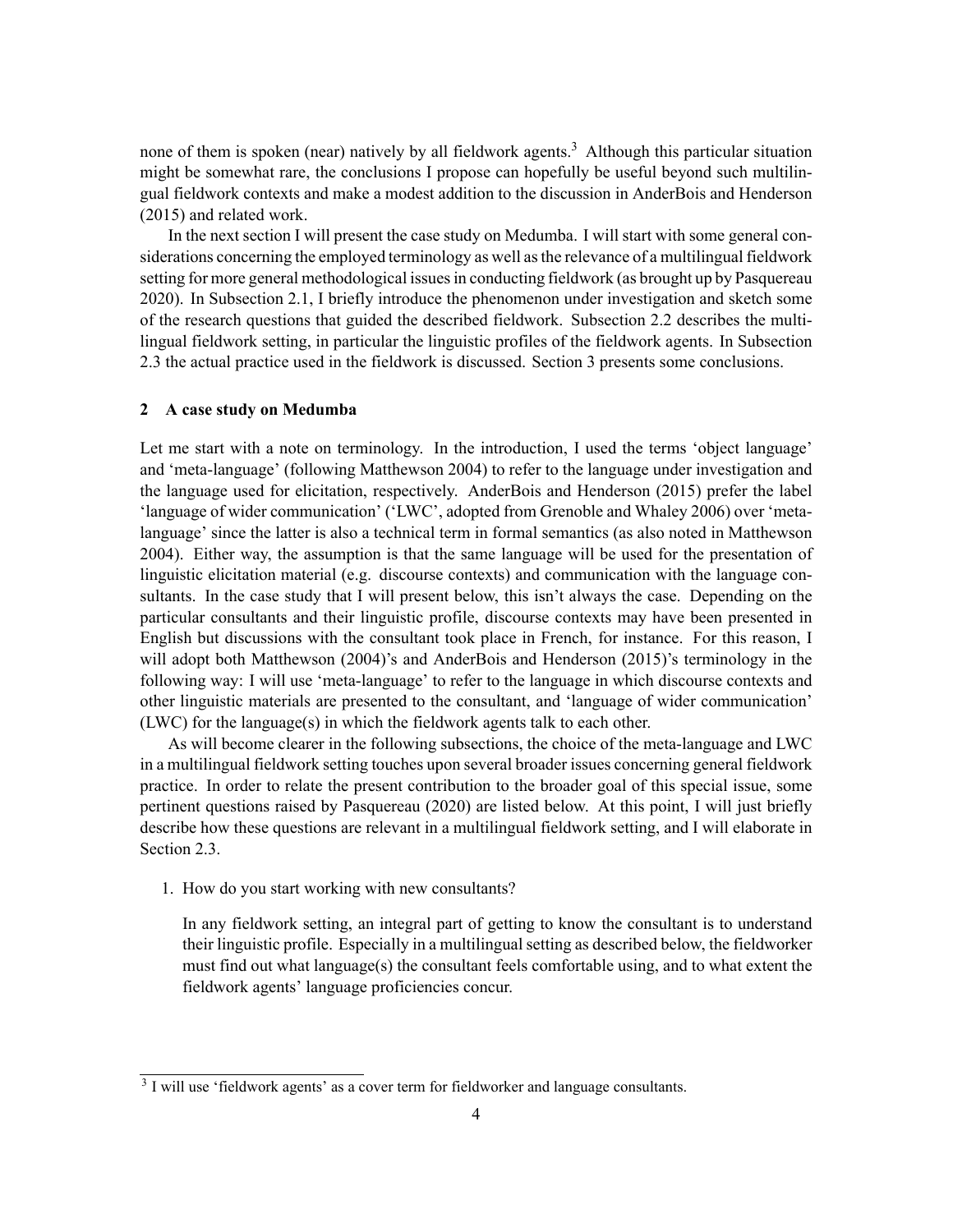<span id="page-4-1"></span>2. Do you do 'one-on-one' vs. 'many-on-one' elicitation session, or both?

This question refers to the difference between working with only one consultant or several consultants at a time. While 'one-on-one' elicitation appears to be a fairly common practice, [Pasquereau](#page-19-5) ([2020\)](#page-19-5) and [Cable](#page-18-4) ([2020\)](#page-18-4) list a variety of potential advantages (and disadvantages) of 'many-on-one' elicitations with small groups of speakers. For instance, individual consultants might be more comfortable in a group, especially if they do not know the fieldworker yet and are not familiar with the workflow in a fieldwork situation. They might also feel more confident giving judgments if they can discuss them with other native speakers, and these discussions may yield additional insights and valuable data beyond what the fieldworker had planned to elicit. On the other hand, group dynamics may cause speakers to influence each other's judgments and thus blur meaningful variation. In a multilingual fieldwork setting, many-on-one elicitations can facilitate work with speakers whose preferences for an LWC diverge from the fieldworker's. If another native speaker consultant is fluent in both potential LWCs, the fieldwork agents can resort to multilingual discussion of the fieldwork material. In this sense, a multilingual fieldwork setting might provide additional motivation to do 'manyon-one' elicitations.

- <span id="page-4-2"></span>3. a. We can expect any data set to contain variation: some of it will be random, some of it will be meaningful. How can we discriminate between the two?
	- b. Is there a minimal amount of replicability (both within and across speakers) that you require?

Working with several meta-languages for acceptability judgment and translation tasks introduces a potential additional source of variation in the data. I will propose that, conversely, variation in relevant grammatical properties of the meta-languages might be useful in discerning between random and meaningful variation in the elicited object language data. As fieldworkers, we obviously require valid data to be replicable across different speakers and different occasions. In addition, our fieldwork studies need to be replicable by other fieldworkers working on different languages and, consequently, fieldwork methodology needs to be replicable across meta-languages as well. Of course, an individual fieldworker can adjust a particular discourse context or questionnaire for the meta-language she uses (just like discourse contexts often need to be adjusted to socio-cultural factors of the research environment, see e.g. [Bochnak and Matthewson](#page-18-5) [2020](#page-18-5) on this point). A multilingual fieldwork setting prompts the researcher to reflect on what properties of the meta-language might have an effect on the elicited data, and to ensure replicability across the meta-languages used in the study.

These questions will be taken up again below. Before discussing the setting and practice in the actual fieldwork situation, however, I provide a brief introduction of the language and phenomenon under investigation in the next subsection.

### <span id="page-4-0"></span>**2.1 The phenomenon**

The research reported here is concerned with the temporal system of the Grassfields Bantu language Medumba, mainly spoken in the West region of Cameroon by approximately 210.000 speakers. While, to the best of my knowledge, no comprehensive research grammar of Medumba is available,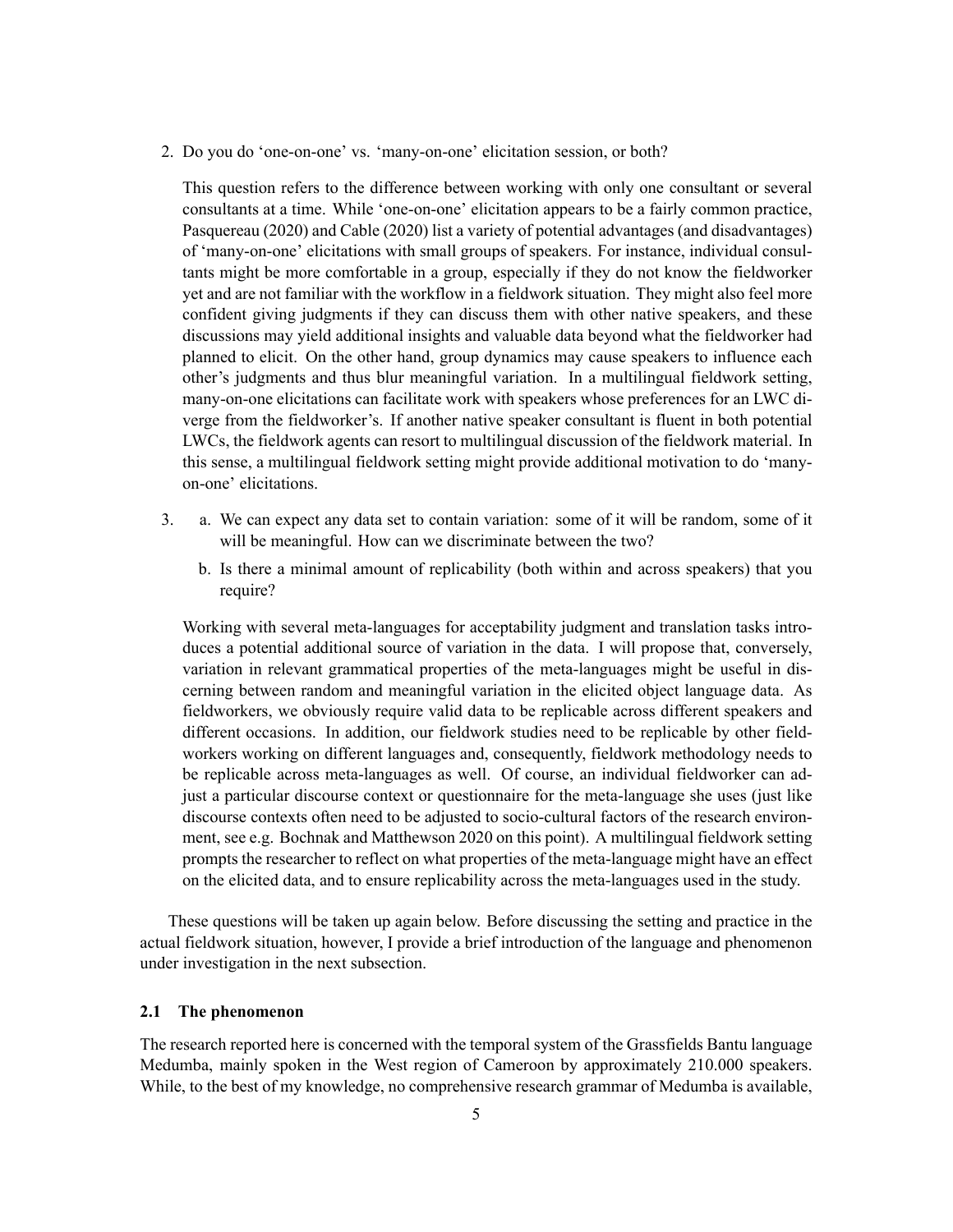the language has been subject to quite extensive research in the areas of phonology and morphology (see e.g. [Danis, Barnes, and O'Connor](#page-18-6) [2012](#page-18-6); [Franich, O'Connor, and Barnes](#page-18-7) [2012](#page-18-7); [Voorho](#page-20-0)[eve](#page-20-0) [1965\)](#page-20-0) as well as in-depth descriptions and analyses of syntactic phenomena which also include some discussion of the temporal system (e.g. [Kouankem](#page-19-6) [2012,](#page-19-6) and more recently [Keupdjio](#page-19-7) [2020\)](#page-19-7). Moreover, the research reported here could build on a detailed study dedicated to tense, aspect and modality (TAM) in Medumba, namely [Nganmou](#page-19-8) ([1991\)](#page-19-8).

A particularly interesting property of TAM in Medumba is that the language has a rich and complex 'graded tense' system with several remoteness distinctions both in the past and in the future domains. This means that Medumba has past and future markers that not only locate a situation before or after the evaluation time, but in addition provide information on the temporal remoteness of the situation. In [\(3a](#page-4-0)) and([3b\)](#page-4-0), this is illustrated with the temporal markers for remote past and remote future, respectively.

- $(3)$  a. I **ná'** nen ntαn rpst go market 'I went to the market (in the remote past).'
	- b. Louise **á' zí** nen ntαn Louise rfut go market 'Louise will to the market (in the remote future).'

Graded tense systems of this kind had not received much attention in the formal semantics literature until about a decade ago, and the literature available to date suggests that there is quite some vari-ation in the exact semantic workings of temporal remoteness morphemes<sup>[4](#page-5-0)</sup> (see for example [Hayashi](#page-18-8) [2011](#page-18-8); [Hayashi and Oshima](#page-19-9) [2015](#page-19-9) on Inuktitut, [Cable](#page-18-9) [2013](#page-18-9) on Gĩkũyũ, [Klecha and Bochnak](#page-19-10) [2016](#page-19-10) on Luganda). A detailed discussion of the phenomenon in Medumba and in other languages is certainly beyond the scope of this paper. Therefore, I restrict the presentation to some basic proposals and observations (taken from [Mucha](#page-19-11) [2015](#page-19-11), [2017\)](#page-19-12) that will be relevant for understanding the examples in Section [2.3](#page-10-0).

Firstly, the temporal morphemes that belong to the graded past marking system of Medumba actually fall into two classes: past remoteness markers and 'time of day' markers, listed in [\(4\)](#page-4-0) and ([5](#page-4-0)), respectively. The former encode a distinction between near past and remote past, and the latter specifiy the time of day at which the eventuality under consideration occurred. All of these markers are functional temporal morphemes. They differ from temporal adverbials in that they occur in preverbal position and cannot be used as fragment answers (see Section [2.3.2](#page-12-0) for some examples and [Mucha](#page-19-12) [2017](#page-19-12) for more detailed discussion).

- (4) Past remoteness markers
	- a. *lú/f* $\theta$ : near past ( $\approx$  not more than a few days before the utterance time)
	- b. *lû/ná'*: remote past ( $\approx$  more than a few days before the utterance time)

<span id="page-5-0"></span><sup>4</sup> [Cable](#page-18-9) [\(2013](#page-18-9)) introduced the term 'temporal remoteness morphemes' which, compared to 'graded tenses', is more neutral with respect to the ultimate semantic analysis of the markers.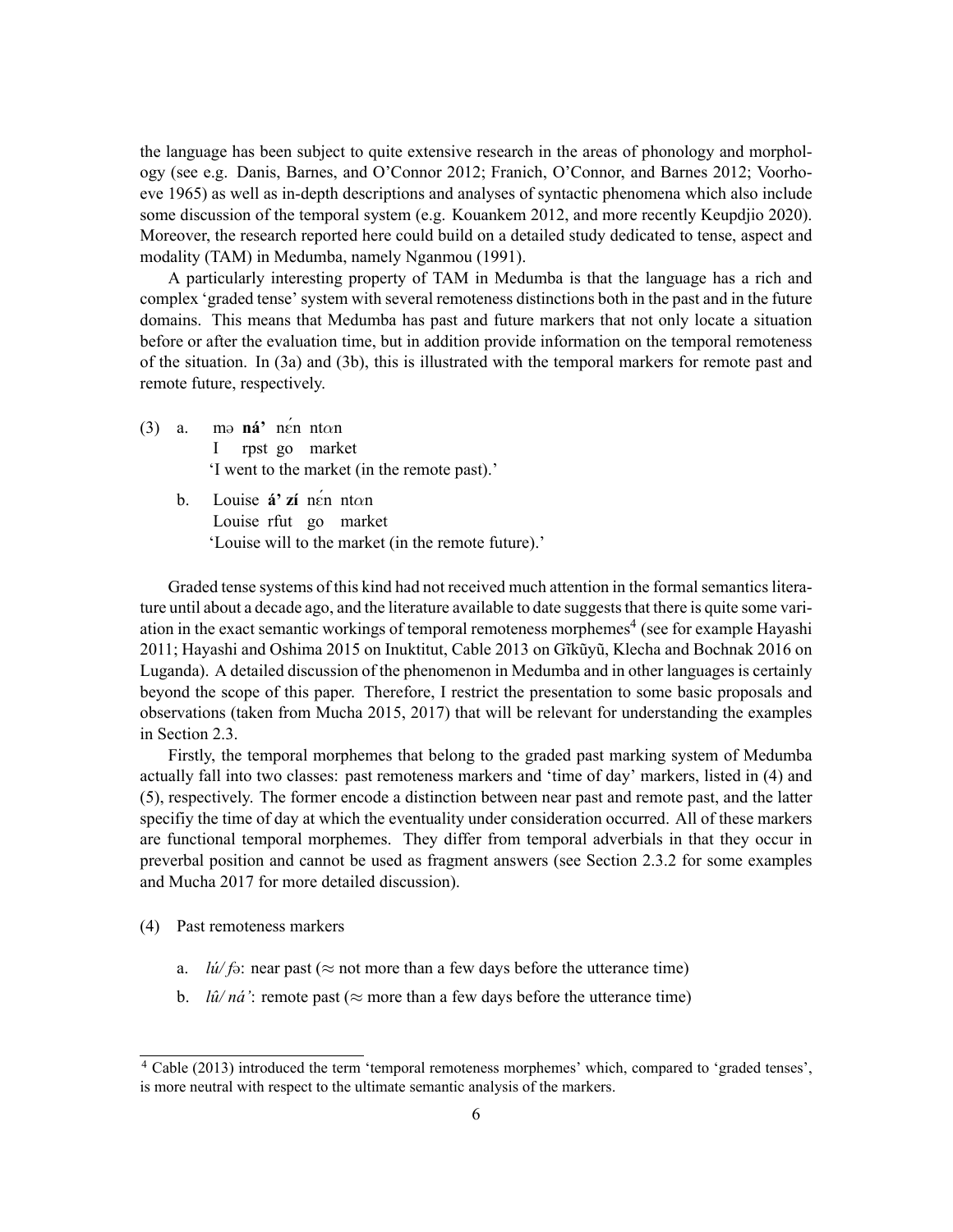- (5) 'Time of day' markers
	- a.  $zi \approx$  nighttime/very early morning
	- b.  $c\acute{a}g \approx$  morning
	- c.  $\sqrt{2}g \approx$  afternoon

Co-occurrence of elements within the classes in([4](#page-4-0)) and [\(5\)](#page-4-0) is highly restricted, but past remoteness markers can co-occur with time of day markers. An example sentence that contains both a remoteness marker and a time of day marker is given in  $(6)$ .<sup>[5](#page-6-0)</sup>

 $(6)$ I m<sub>a</sub> f<sub>a</sub> npst morn go market cág nÉn nt*α*n 'I went to the market (this morning/ yesterday morning).'

Moreover, Medumba has several temporal markers that give rise to imperfective aspectual interpretation,e.g. *cwed* in [\(7a\)](#page-4-0) and  $k\sigma$ <sup>*i*</sup> in ([7b\)](#page-4-0) (differences between these markers will be discussed in Section [2.3.2](#page-12-0)).

 $(7)$  a. Nana ipfv cook food cwEd ná cən 'Nana is cooking food.'

b. Nana ná' kə nă Nana rpst ipfv cook beans ŋkwún 'Nana was cooking beans.'

However, overt morphological marking of tense and aspect is grammatically optional in Medumba, i.e., temporally unmarked clauses are also possible, as illustrated in([8](#page-4-0)).

(8) Nana ná Nana cook food c@ŋ 'Nana cooked food.'

The overall goal of the described fieldwork was not exactly modest. Starting from existing semantic studies on cross-linguistic temporal reference, the aim was to provide a comprehensive semantic analysis of the Medumba tense/aspect system, including the semantics of the temporal remoteness morphemes both in the past and in the future, aspectual markers as in [\(7\)](#page-4-0) and temporally unmarked clauses as in [\(8](#page-4-0)). Although descriptions of tense and aspect in Medumba were available (mainly in [Nganmou](#page-19-8) [1991](#page-19-8), also [Kouankem](#page-19-6) [2012](#page-19-6)), these descriptions were partly in disagreement with each other and with the first elicitations that I conducted. Therefore, quite a lot of basic elicitation work was still necessary at the beginning to investigate the distribution and interpretational properties of the different temporal markers. Section [2.3](#page-10-0) mainly refers to this rather exploratory foundational work. Before we turn to this, the next subsection describes the multilingual fieldwork

<span id="page-6-0"></span> $5$  A reviewer asks whether this sentence could occur without  $f_{\theta}$  in its hodiernal ('this morning') interpretation, and whether one construction would be more 'natural' than the other. Data from translation tasks (as well as the description in [Kouankem](#page-19-6) [2012\)](#page-19-6) indeed suggest that  $f_{\theta}$  is most commonly used to refer to events on the previous day, and omitted when the event took place on the morning of the same day. The near past meaning of *f* $\theta$  however was robustly established in acceptability judgment tasks (see [Mucha](#page-19-12) [2017](#page-19-12) for the relevant data).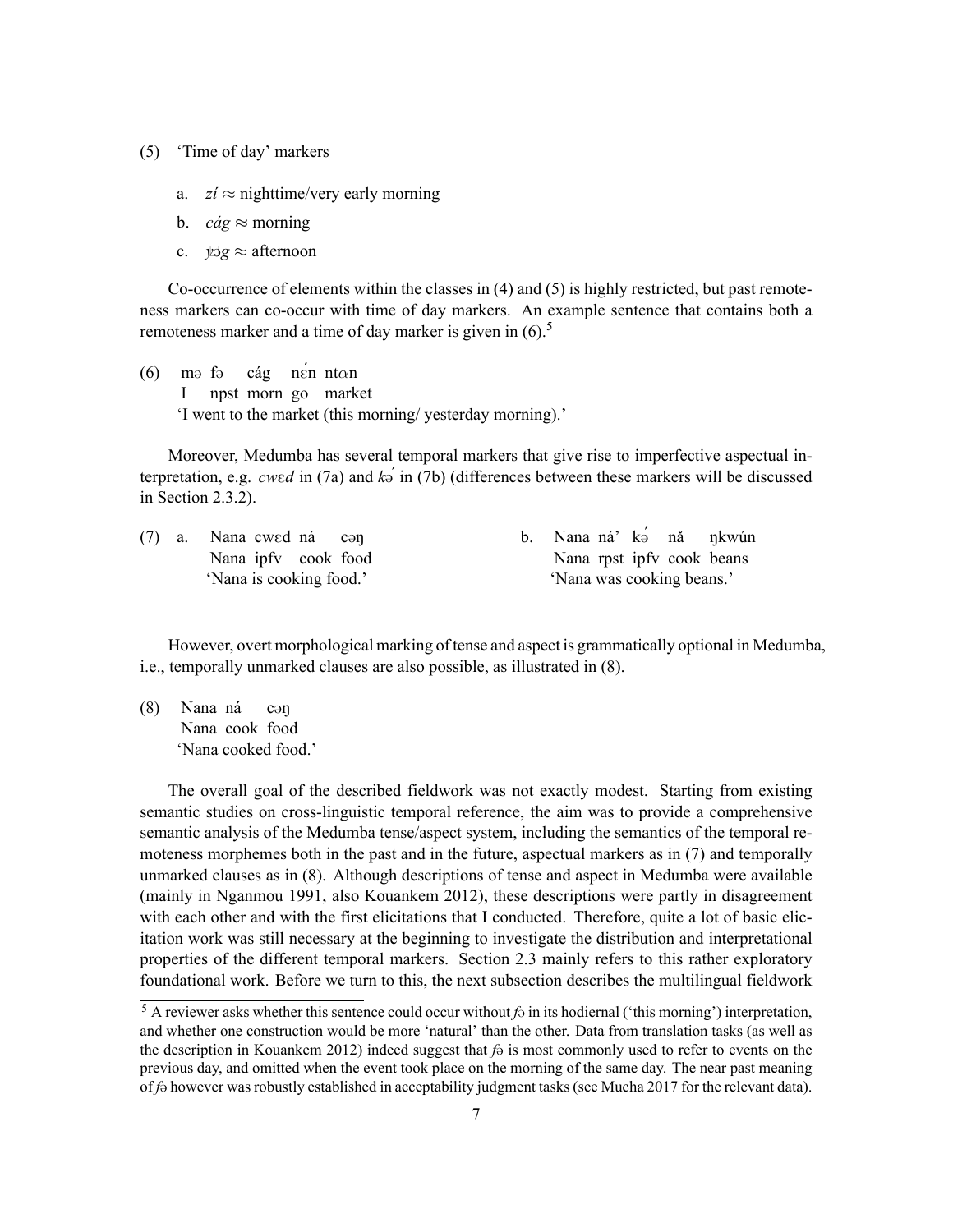setting, including some information on the linguistic landscape of Cameroon and the linguistic profiles of the fieldwork agents.

## <span id="page-7-0"></span>**2.2 Description of the multilingual fieldwork setting**

As mentioned above, Medumba is an indigenous language of Cameroon. Cameroon is characterized by a particularly complex linguistic landscape, even when compared to other countries in Sub-Saharan Africa. [Simons and Fennig](#page-19-13) ([2017](#page-19-13)) estimate the number of living indigenous languages spoken in Cameroon at 275 (covering three major language families: Niger-Congo, Afro-Asiatic and Nilo-Saharan), and classify Cameroon as the linguistically most diverse country in Africa as measured by Greenberg's diversity index.<sup>[6](#page-7-1)</sup> However, none of the local languages has the status of an official language in Cameroon; the official languages are English and French.

Both languages have equal official status throughout the country, and bilingualism is promoted and strived for by the government and implemented in higher education  $(Sosso 2020)$  $(Sosso 2020)$  $(Sosso 2020)$  $(Sosso 2020)$  $(Sosso 2020)$ .<sup>[7](#page-7-2)</sup> However, not all Cameroonians are proficient in both English and French. As a heritage from Cameroon's colonial history, two of the ten regions (the Southwest region and the Northwest region, see the map in Figure  $1^8$  $1^8$ ) are predominantly Anglophone, while the other eight regions are predominantly Francophone. Depending on the region, English or French, respectively, are spoken by most Cameroonians in addition to the local native languages. French is used as the language of instruction in nursery, primary and secondary school education in the Francophone parts of the country, and English in the Anglophone parts. Local languages are not systematically taught in schools throughout the country. Moreover, French, English or 'Cameroon Pidgin' (an English-based Creole that is widely used as a lingua franca) are predominant in some fam-



**Figure 1:** Regions of Cameroon

ilies where the parents grew up with different indigenous languages. Given this diverse linguistic landscape, most Cameroonians are multilingual: They grow up with English or French and one or

<span id="page-7-1"></span><sup>6</sup> Greenberg's diversity index (ranging from 0 to 1) is the probability that any two randomly selected members of the population will have different mother tongues, i.e. 0.974 in Cameroon according to [Simons and Fennig](#page-19-13) [\(2017](#page-19-13)).

<span id="page-7-2"></span><sup>&</sup>lt;sup>7</sup> [Sosso](#page-19-14) ([2020](#page-19-14)) provides detailed and up-to-date discussion of the linguistic landscape and sociolinguistic situation in Cameroon. Much of the information provided in this paragraph is based on overviews given in this work.

<span id="page-7-3"></span><sup>8</sup> The map in Figure 1 was retrieved from *<*https://www.worldatlas.com/maps/cameroon*>*, April 7, 2021.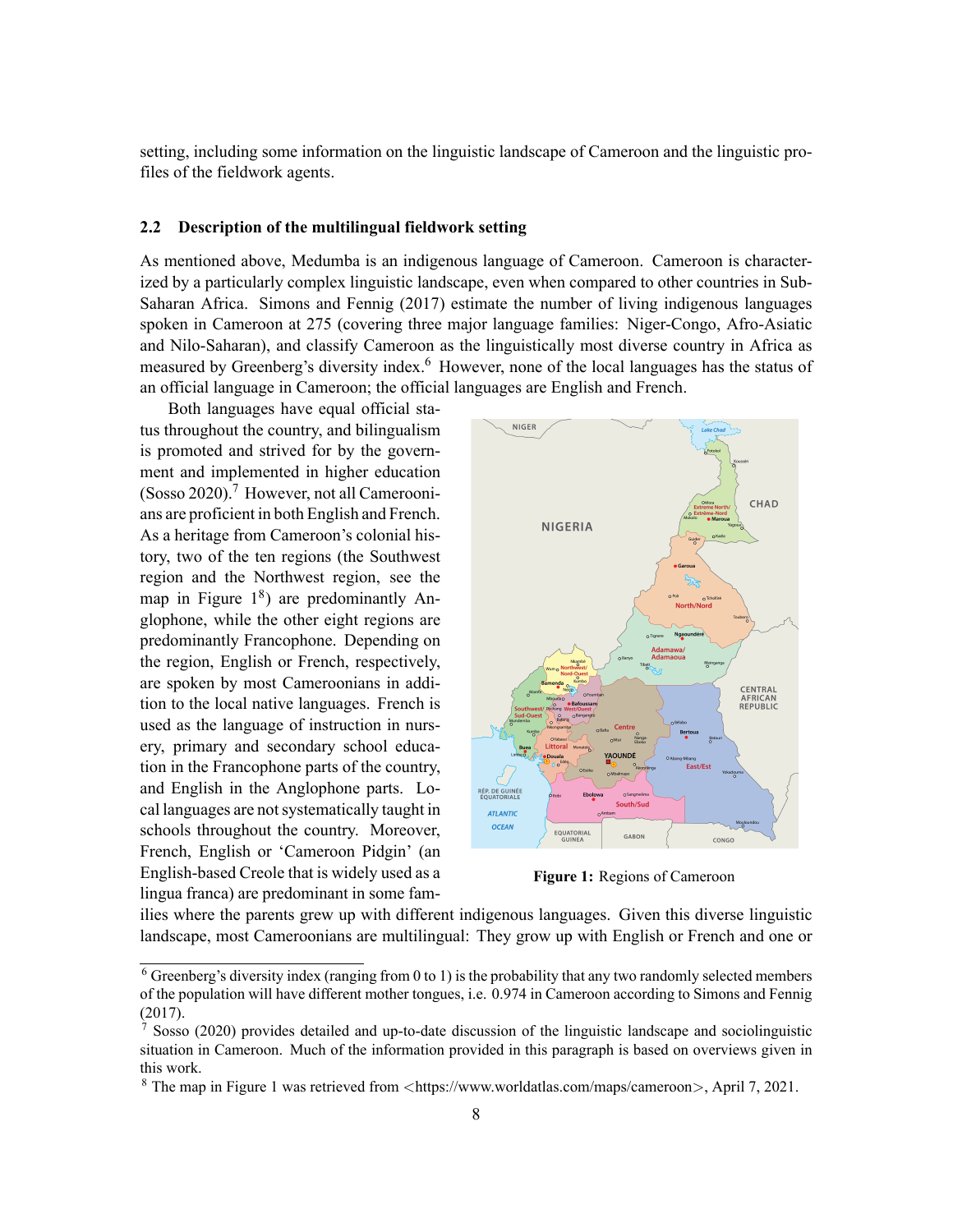more local languages, and some learn the other official language to a high degree of proficiency already in early childhood or in the course of their formal education.<sup>[9](#page-8-0)</sup> However, a central result of the study reported in [Sosso](#page-19-14) [\(2020](#page-19-14)) is that, although French-English bilingualism is a declared educational aim in Cameroon, there is significant variation in the degree of proficiency that individual speakers reach in the non-native official language.

This background on the linguistic landscape of Cameroon should suffice to set the stage for describing the multilingual setting in which the reported fieldwork took place. This fieldwork was conducted between 2013 and 2015 with three main consultants<sup>[10](#page-8-1)</sup> in Yaounde, Cameroon and one in Berlin, Germany. Yaounde belongs to the Francophone Centre region of Cameroon, which borders on the likewise Francophone West region where Medumba is mainly spoken (next to numerous other languages). All language consultants grew up with Medumba and French as native languages, but in line with the general remarks made in the previous paragraph, there is variation between the speakers' linguistic profiles at least in i) their proficiency in English ii) the extent of exposure to and active use of Medumba, both in childhood and adulthood, iii) the degree of literacy in Medumba. Notably, this variation between the consultants is still smaller than in the overall population as described by [Sosso](#page-19-14) [\(2020](#page-19-14)), since the consultants I worked with are very similar in terms of age and educational background: they were all young adults (age 25–35 at the time), and most of them have a very advanced formal education, i.e. a university degree. Table [1](#page-8-2) gives a first overview of the linguistic profiles of the fieldwork agents considering the potential languages of communication.<sup>[11](#page-8-3)</sup> An elaboration is provided below.

|              | French |                |          | English German Medumba |
|--------------|--------|----------------|----------|------------------------|
| Consultant 1 |        |                | ×        |                        |
| Consultant 2 |        | $\checkmark$ ) | $\times$ |                        |
| Consultant 3 |        | ×              | $\times$ |                        |
| Consultant 4 |        |                |          |                        |
| Fieldworker  |        |                |          |                        |

<span id="page-8-2"></span>**Table 1:** Active language knowledge of the fieldwork agents: ✓ means the language is spoken fluently (as L2) or natively, (✓) means advanced or high intermediate knowledge, *×* means no active knowledge or just basic conversational knowledge

As noted explicitly in all previous works on semantic fieldwork that engage with the issue of the use of a meta-language, an obvious restriction concerns the language proficiency of the fieldworker. It is the fieldworker's responsibility to ensure that communication with the consultants runs as smoothly as possible, to avoid corruption of the research results due to miscommunication as

<span id="page-8-0"></span><sup>&</sup>lt;sup>9</sup> In addition, students have the possibility to learn another European language such as German or Spanish in secondary school, but only in the Francophone regions, according to [Sosso](#page-19-14) [\(2020](#page-19-14):35).

<span id="page-8-1"></span><sup>&</sup>lt;sup>10</sup> Several other speakers participated in the fieldwork studies in Yaounde on an occasional basis, mostly in the context of 'many-on-one' elicitations. The discussion in Section [2.3](#page-10-0) however will be restricted to the work with the main consultants.

<span id="page-8-3"></span> $<sup>11</sup>$  This overview only includes the language under investigation (Medumba) and the languages that were used</sup> as meta-languages/LWCs, omitting any other languages the fieldwork agents know in addition. Some of the consultants speak another indigenous language beside Medumba. These languages are not listed here for the sake of privacy protection.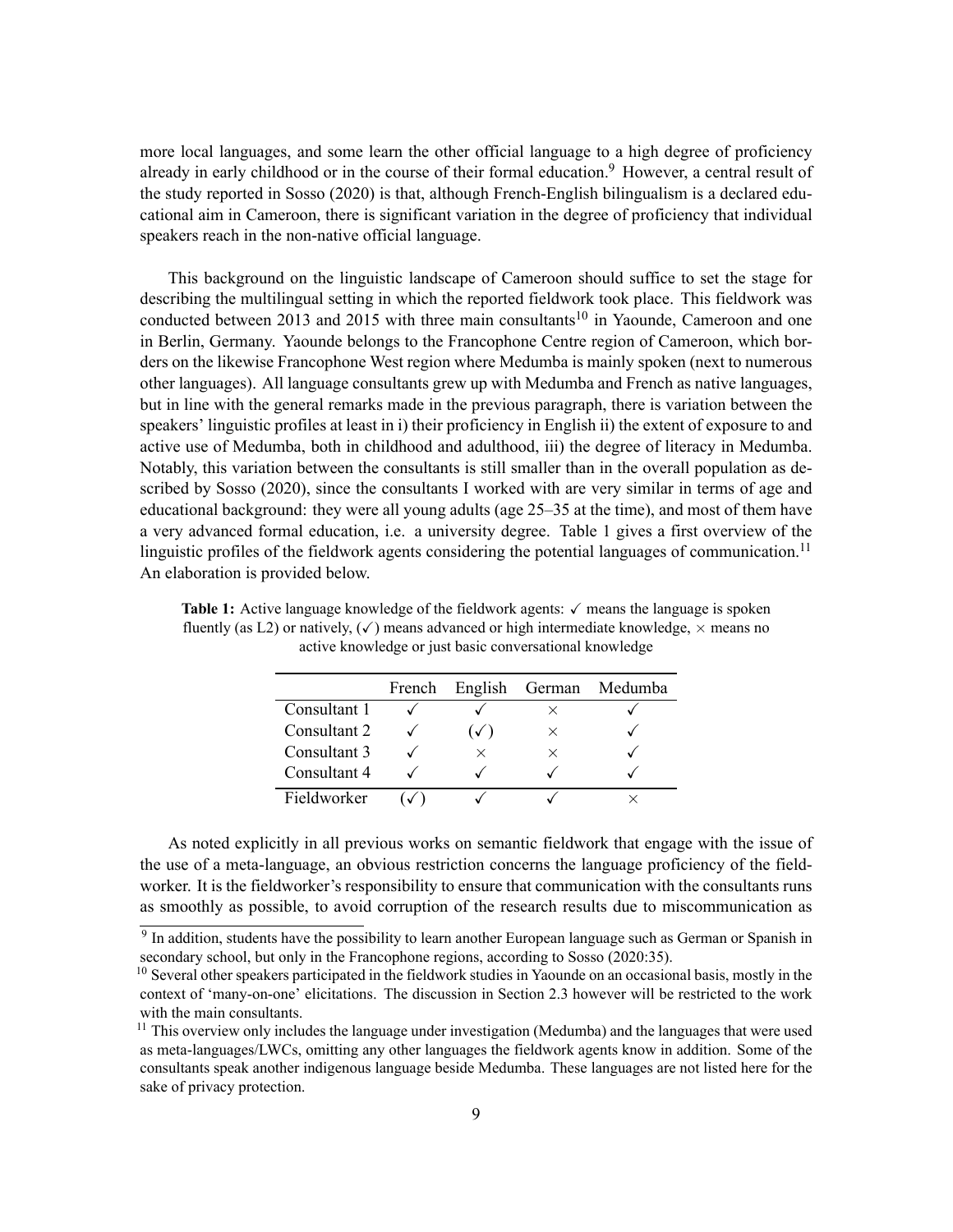well as discomfort on the consultants' part due to awkward communication situations. Hence, researchers who plan to work on a language whose speakers they don't share a (near) native language with often need to prepare their fieldwork not only by learning (about) the object language, but also by improving their active knowledge of a potential meta-language/LWC. With this in mind, I was prepared to conduct most of the fieldwork with French as a meta-language and LWC so as not to be forced to restrict myself to working with English-speaking consultants. On the fieldwork site however, I found myself in a situation where most of the Medumba speakers who agreed to work with me also had some proficiency in English, including one main consultant who I had already been in contact and communicated in English with before. Quoting [AnderBois and Henderson](#page-18-0) [\(2015](#page-18-0):229), "[d]oing semantic fieldwork is hard enough without creating new obstacles that are unrelated to the research question", and since English was the language I used almost exclusively in professional contexts including previous field research, English as a meta-language and LWC would make the work a whole lot easier for me. It goes without saying however that the fieldworker always prioritizes the consultants' comfort over her own, and if there is an obstacle in the workflow it should always be on the fieldworker's side. Hence, the aim and challenge in this particular situation was to balance the linguistic proficiencies and preferences of the individual consultants and the fieldworker in a way that makes the workflow as smooth as possible while ensuring that every consultant was comfortable with the language(s) used in the fieldwork interviews. Before discussing how this chal-lenge was met, I give some more information on the linguistic profiles of the individual consultants.<sup>[12](#page-9-0)</sup>

Consultant 1 (C1), as noted above, is fluent not only in French and Medumba but also in English. In contrast to the other consultants, C1 has a background in linguistics and therefore some meta-knowledge on the grammar and orthography of Medumba. At the time at which the fieldwork took place, C1 had not done any linguistic work on Medumba, however.

Consultant 2 (C2) has advanced proficiency in English on a level comparable to my own proficiency in French, i.e., English could in principle be used both as a meta-language and as the LWC, but C2 was noticeably more comfortable speaking French than English. C2 has some basic literacy in Medumba, acquired in early adulthood. What is also interesting is that C2, in contrast to the other consultants, did not grow up in the Medumba language area and was exposed to Medumba only in the family. Thus C2 is strictly speaking a heritage speaker of Medumba, which might actually be reflected in the results of the judgments (see Section [2.3\)](#page-10-0).

Consultant 3 (C3) speaks Medumba and French but no English. C3 also brought a somewhat different background to the fieldwork as Medumba was the predominant language in their everyday life at the time the fieldwork took place.

Consultant 4 (C4) is highly proficient not only in French and English, but also in German, which would in principle allow me to conduct the fieldwork in my native language. At the time of us working together, C4 lived outside of Cameroon and had little occasion for active use of the language. However, C4 grew up in the core language area of Medumba and spoke the language predominantly during childhood, had also learned to read and write Medumba and is involved in initiatives to produce information and teaching materials.

<span id="page-9-0"></span><sup>&</sup>lt;sup>12</sup> These descriptions are intended to maintain anonymity of the language consultants, omitting any personal details and not revealing the gender of the respective individuals.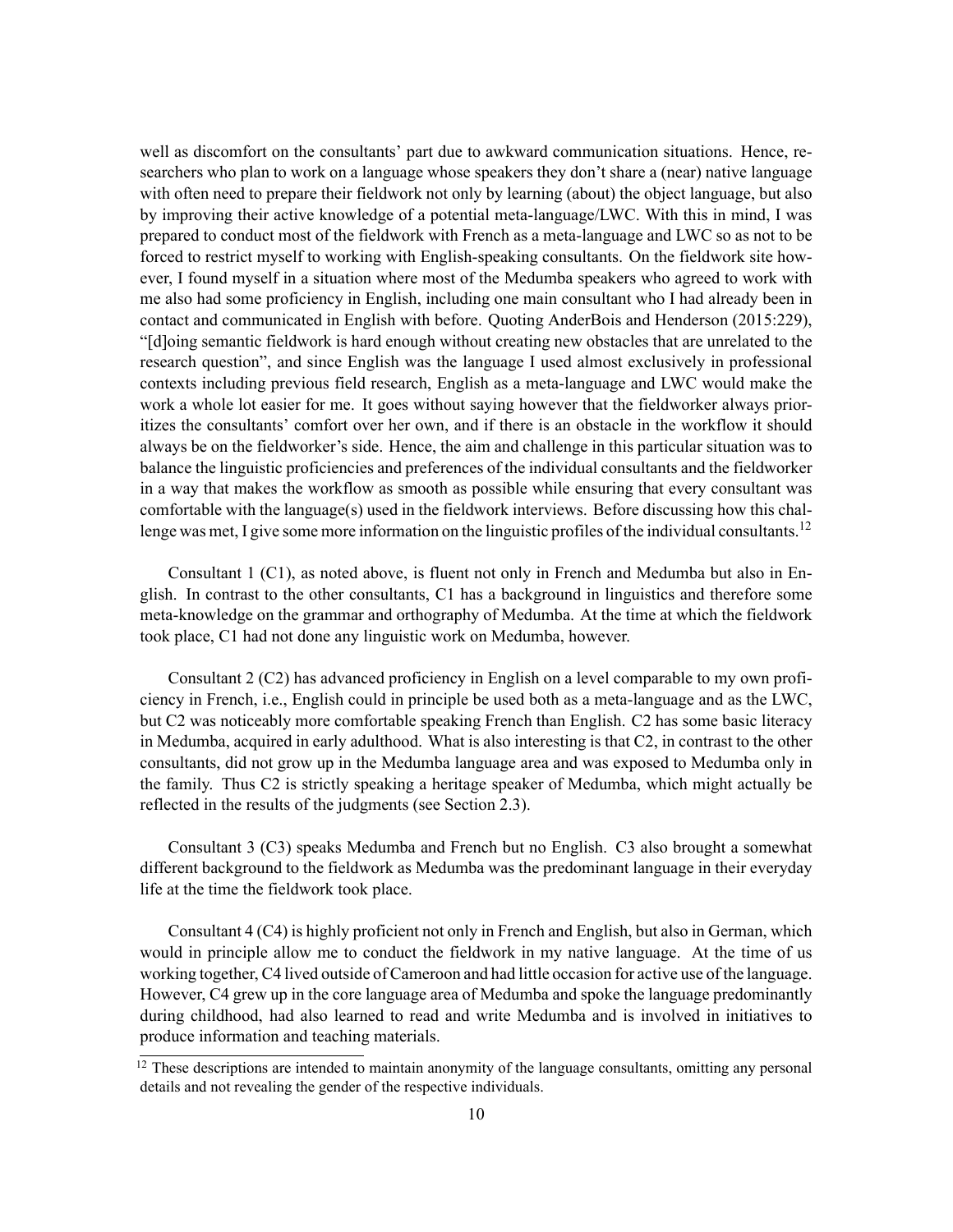#### <span id="page-10-0"></span>**2.3 Discussion of the fieldwork practice**

In this section I discuss how this multilingual constellation was managed in the fieldwork setting. The structure of the discussion roughly follows the selected questions from [Pasquereau](#page-19-5) ([2020](#page-19-5)) listed at the beginning of this section: first I briefly describe the starting point of the fieldwork and the arrangements concerning 'one-on-one' vs. 'many-on-one' elicitations, thus addressing question [1](#page-3-2) and question [2.](#page-4-1) Then I address how the use of different meta-languages relates to variation in the object language data, pertaining to question [3](#page-4-2).

## **2.3.1 Practical considerations – Finding the right languages**

Many fieldworkers who start to work on a new topic in an under-researched language probably face the same dilemma that I did when preparing my first field trip to Cameroon: on the one hand, the duration of the trip is strictly limited, putting some pressure on work efficiency and demanding the fieldworker to obtain as much informative data as possible in a relatively short amount of time. It therefore seems reasonable to prepare as much material as possible before the field trip and try to minimize the necessary amount of non-elicitation work during the trip. However, in a situation where a lot of foundational work is still needed to understand the object of study, any in-depth investigation will depend on the outcome of these first elicitations and might eventually go in a completely different direction than the fieldworker anticipated. The information I had available to work with were i) previously acquired theoretical knowledge on the topics I investigated (i.e. tense and aspect), ii) descriptions of the tense/aspect system of Medumba from the previous literature (see Section [2.1\)](#page-4-0), iii) the knowledge that Consultant 1 was a proficient English speaker and was ready to work with me. In what follows in this subsection, I will structure the description of the fieldwork setting according to the different ('one-on-one' or 'many-on-one') constellations we opted for in the elicitation sessions, and explain the motivation for the groupings as well as the choice of the meta-languages and LWCs.

**'One-on-one' elicitation with Consultant 1** To start off the fieldwork as a whole, I prepared a couple of questionnaires containing translation tasks as well as a few simple acceptability judgment tasks to work on with Consultant 1, all of them in English. Based on the results, I created the first more informative acceptability judgment tasks for investigating the properties of the temporal system of Medumba to run with Consultant 1 on a later occasion. One-on-one elicitation with Consultant 1 would always take place with English both as the meta-language and as the LWC. The judgments elicited in English with Consultant 1 would later be tested in French with Consultant 3 (see below).

**'One-on-one' elicitation with Consultant 2** Contact with Consultant 2 was established independently of Consultant 1; they did not know each other and Consultant 2 had no reservations against one-on-one elicitations, therefore we always worked alone. I had been told that Consultant 2 could also speak English, so I started out by using the English questionnaires, and we also used English as our LWC. English as a meta-language did not seem to pose any problems. However, when discussing the examples, Consultant 2 would often switch to French to express intuitions about interpretations or offer translations or explanations for a judgment. When it became clear that Consultant 2 was more comfortable with French as the LWC, I switched to French as well; communication both during and outside the actual elicitation sessions was almost exclusively in French with Consultant 2 from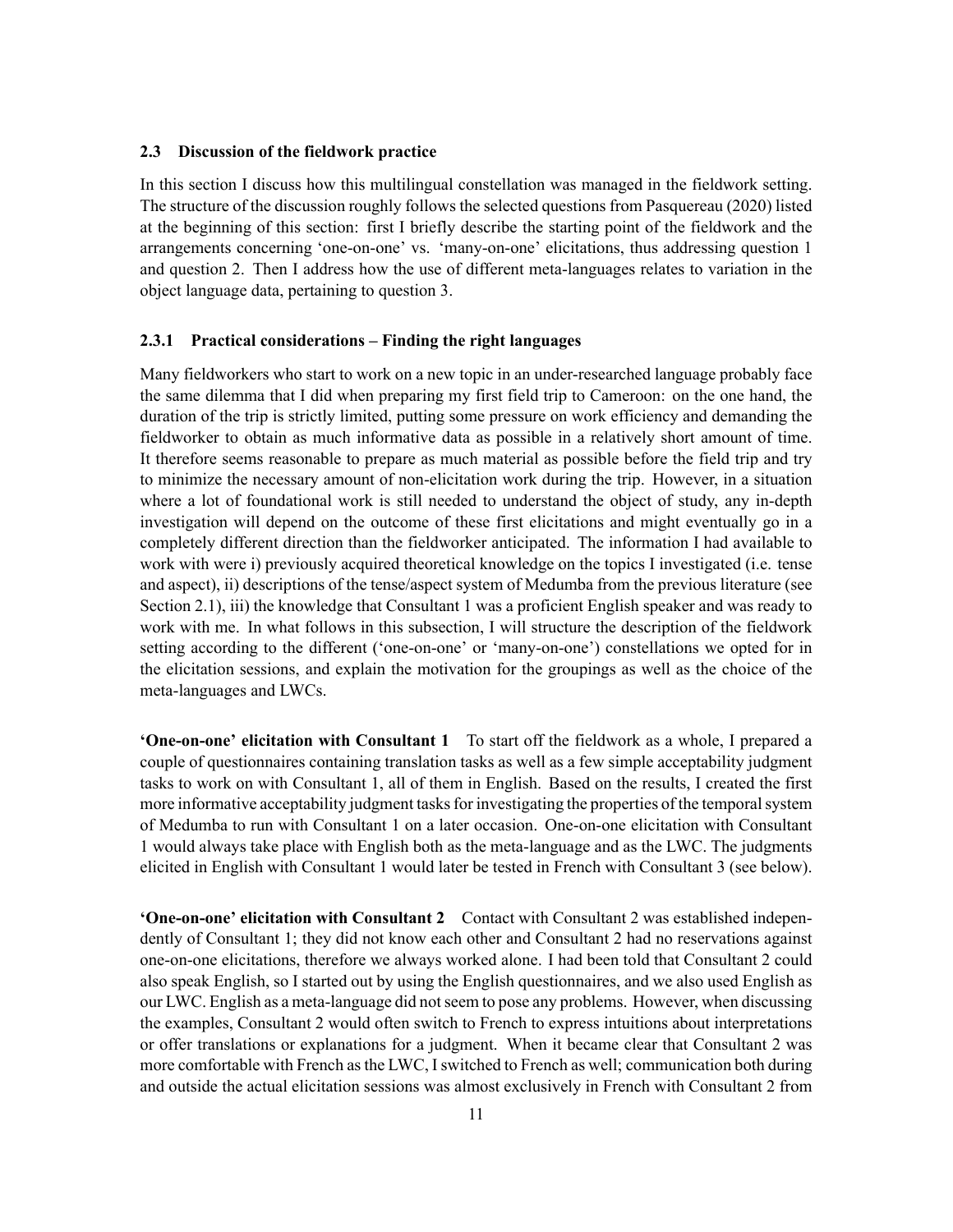then on. In case I had difficulties discussing elicitation tasks or materials in French, I would occasionally switch to English if necessary, and we would ask questions back and forth in either language until we were sure we understood each other. I used English as the meta-language for discourse contexts in acceptability judgment tasks at the beginning when I only worked with Consultants 1 and 2. After I started constructing discourse contexts in French in addition for other consultants, these French versions were mostly also used with Consultant 2. It might be interesting to note at this point that the switch didn't seem to make any difference either for the workflow or for the results.

Unrelated to the choice of the meta-language and the LWC, the judgments provided by Consultant 2 were still sometimes difficult to interpret. Early elicitations with only Consultant 1 and Consultant 2 yielded many inconsistent judgments between the two speakers. In the early stages of elicitation work, it was impossible to tell how the variation between the judgments of the two consultants originated. Subsequently elicited judgments from additional speakers would mostly concur with those given by Consultant 1, and it turned out that the judgments from Consultant 2 systematically differed from those provided by other speakers with regard to certain particular sets of data. A possible reason might be that Consultant 2, as mentioned above, might have had relatively little exposure to Medumba outside of their family of origin and might therefore not be considered a native speaker in the strictest definition.<sup>[13](#page-11-0)</sup> In terms of methodology, this is not supposed to imply that heritage speakers should not be considered as language consultants. It might however provide additional anecdotal support for the already uncontroversial view that elicitation results should be based on judgments from as many speakers as the fieldwork situation allows, and that data which have only been tested with one speaker should be interpreted with great caution.

**'Many-on-one' elicitation with Consultant 1 and Consultant 3** Contact with Consultant 3 was mediated by Consultant 1 and the two consultants were acquainted with each other. Moreover, English was not available as an LWC or meta-language with Consultant 3. In this case, elicitation took place in 'many-on-one' interviews. Sometimes these elicitation sessions would only involve the fieldworker, Consultant 1 and Consultant 3. On other occasions, one or two of the consultants' relatives or friends would join the session as per their request. The main advantage of this setting was that Consultant 3 apparently felt more comfortable in group elicitation. Moreover, any potential language barrier between the fieldwork agents could be overcome in these settings. The main language, used both as the LWC and the meta-language, was French, which everybody could understand without problems. Occasionally, I would provide an explanation in English and Consultant 1 would translate it for the other consultant(s). Often these translations and the following exchanges between the consultants would be in Medumba rather than French, however. This created a truly multilingual elicitation setting which gave me the opportunity to record additional spontaneous, un-

<span id="page-11-0"></span><sup>&</sup>lt;sup>13</sup> Such a definition is stated e.g. by [Ballmer](#page-18-10) ([1981](#page-18-10):59), who holds that bilingual/multilingual speakers in general are "not fully endowed with the abilities of a native speaker". Due to the pervasive multilingualism in this speaker community, the notion of a native language is indeed somewhat hard to grasp. An individual might grow up in a multilingual family outside of the Medumba speaking area, with only one parent speaking Medumba, and they will learn the language natively from that parent. However, the input of the language might be largely restricted to conversation with that parent and (occasionally) other family members, and will involve a lot of code-switching if the parents' common language is French. How this affects the speaker's linguistic competence is a complex (though relevant) issue beyond the scope of this paper. For relevant discussion see e.g. [Benmamoun, Montrul, and Polinsky](#page-18-11) [\(2013](#page-18-11)) as well as the commentaries and replies in the same volume.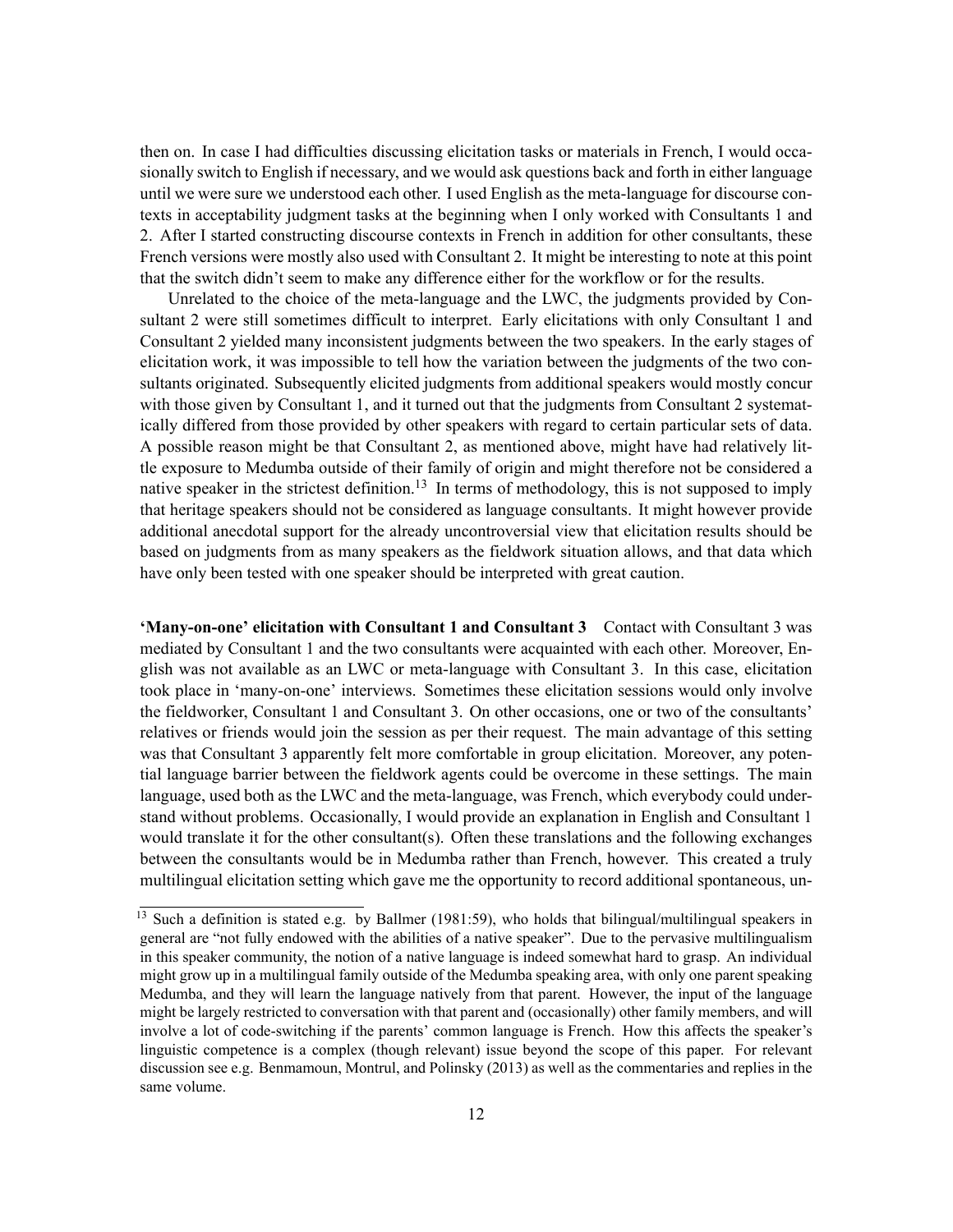elicited utterances in the object language. For the 'many-on-one' elicitations to be successful, I found it useful to elicit all judgments from Consultant 1 beforehand and make an agreement that I would not ask for their judgment again in the 'many-on-one' elicitation, in order to prevent any influence on the other consultants' judgments.

**'One-on-one' elicitation with Consultant 4** Contact with Consultant 4 was established independently of the other consultants and the fieldwork was conducted later. As noted above, Consultant 4 is a fluent speaker not only of French and English but also of German, so that a third potential meta-language/LWC was available in this case. Here the choice of languages was guided by practical considerations. Since the work took place in Germany, German was a natural choice for the LWC. The fact that both fieldwork agents were fluent in German presented the opportunity to also bring a third meta-language into the picture. However, I decided to use English as a meta-language instead, for the following reason: one major purpose of the work with Consultant 4 was to replicate certain judgments from the other consultants and complement them with follow-up elicitations. On the practical side, this meant that some materials from earlier sessions could be used and did not have to be translated into German. On the methodological side, I aimed at maximal comparability of the data. Although the elicitations in Yaounde suggested that the choice between French and English as meta-languages did not affect the results, this would have been difficult to ensure in this case. More specifically, had I used only German as the meta-language with only one consultant, I wouldn't have been able to exclude that any variation between the judgments from this consultant and the others' was due to the use of different meta-languages (however unlikely that may be). To conclude the remarks on the choice of languages, Table [2](#page-12-1) shows a summary of the meta-languages and LWCs that I used in working with each individual consultant.

<span id="page-12-1"></span>

|                      |                              | Meta-language(s) Language(s) of wider communication |
|----------------------|------------------------------|-----------------------------------------------------|
| Consultant 1 English |                              | English                                             |
|                      | Consultant 2 French, English | French, (English)                                   |
| Consultant 3 French  |                              | French                                              |
| Consultant 4 English |                              | German                                              |

**Table 2:** Meta-languages and LWCs

#### <span id="page-12-0"></span>**2.3.2 Methodological considerations – Finding the right variation**

Having discussed the practicalities of choosing meta-languages and LWCs in the described multilingual fieldwork settings, this subsection examines some concrete examples of data elicited with different meta-languages. Let me start by resuming a point that was made in the introduction, with reference to [Matthewson](#page-19-0) [\(2004\)](#page-19-0) and [AnderBois and Henderson](#page-18-0) ([2015\)](#page-18-0): for the investigation of certain empirical phenomena, methodological considerations may speak against presenting contexts in the object language. I presented contexts in the object language on a few occasions, but quickly decided against this option for the exact reason that [AnderBois and Henderson](#page-18-0) [\(2015](#page-18-0)) invoke. In fact, the authors explicitly mention investigation of temporal remoteness systems (as reported in [Cable](#page-18-9) [2013\)](#page-18-9) as an example of an empirical domain where the use of the object language for context description seems problematic, since the forms under investigation might have to be used in the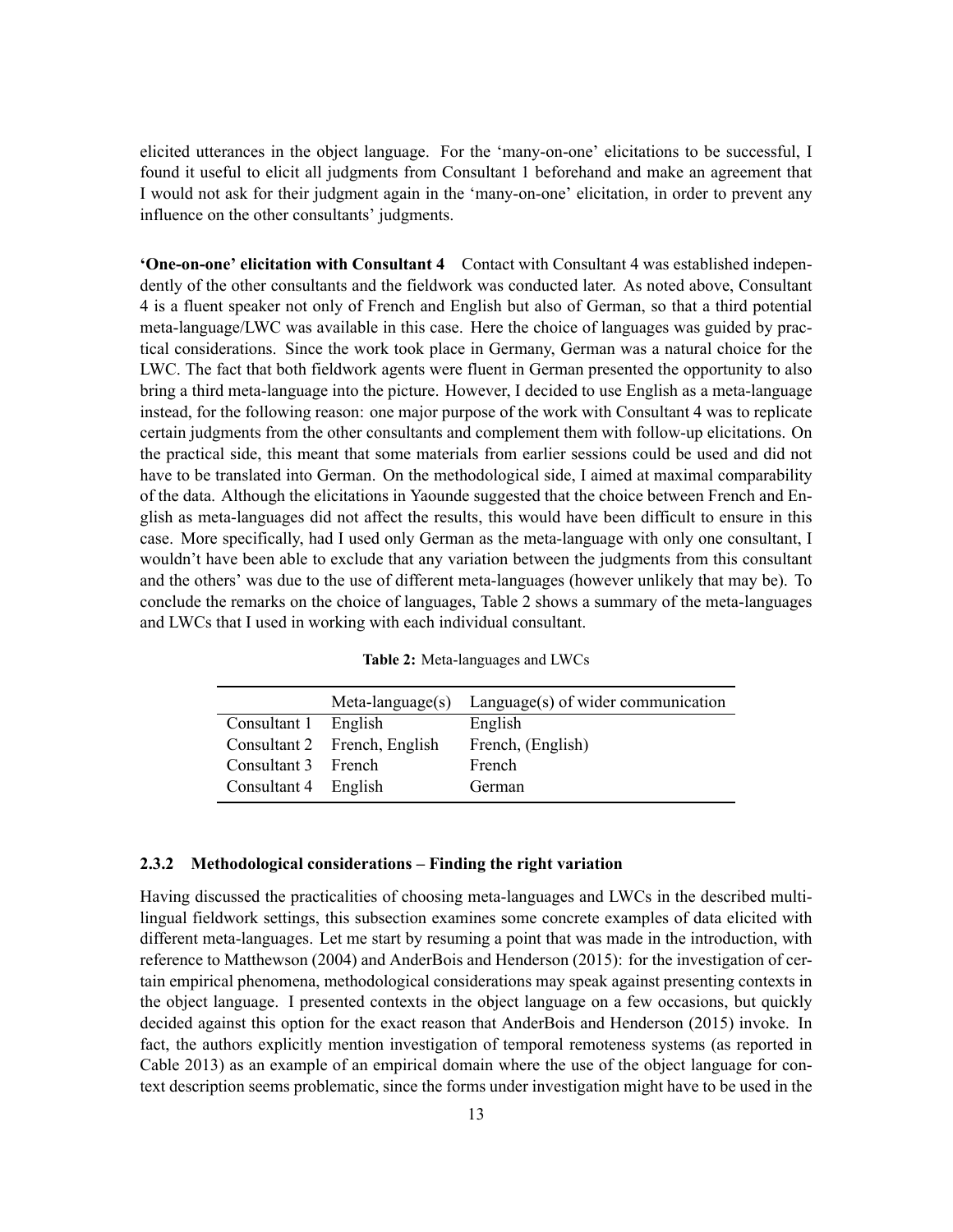context itself, thus potentially biasing the judgments on the target sentence. Let me give a simple example from Medumba. Recall from Section [2.1](#page-4-0) that past remoteness markers in the language can co-occur with time of day markers (see ex. [6](#page-4-0)). They don't have to, however. Although the use of a remoteness marker with a time of day marker seems to always be possible, time of day markers can also occur without a remoteness morpheme if the eventuality is temporally located in the near past. This is illustrated in example [\(9](#page-12-0)).

(9) Context: Elise voudrait rendre visite à Marie. La soeur de Marie explique que ce n'est pas possible parce que Marie est allée á Douala ce matin: [Elise would like to visit Marie. Marie's sister explains that this isn't possible since Marie went to Douala this morning:] Marie cág (ya) Marie morn already go nene <mark>ŋk</mark>ʉbdjʉ morning 'Marie already went in the morning.'

Consider now the example in [\(10](#page-12-0)), which was constructed to investigate the behavior of time of day markers in temporal sequences. The consultants were asked to judge the acceptability of the sentence in [\(10b\)](#page-12-0) as an answer to [\(10a\)](#page-12-0). Note that the context question in [\(10a](#page-12-0)) contains the near past marker *f*@.

- (10) a. Context question:  $\hat{A}k\Theta$ what that Celine npst do prt 'What did Céline do?' zə Céline fə  $g_{\rm YH}$  ə?
	- b. (#) Céline cág nén nwa'ni (mbo) á Céline morn go school then she aftn go market yOg nÉn nt*α*n Intended: 'Céline went to school (in the morning) and then she went to the market (in the afternoon).'

Out of the four consultants presented with this example, one accepted [\(10b\)](#page-12-0), one judged it as slightly odd, and two rejected it, commenting that the *f* $\theta$ -marker is needed in the answer as well. Not only are these judgments inconclusive, they also do not tell us much about whether the time of day markers in([10b](#page-12-0)) allow for the sequential use intended in the example. Hence, this would appear to be a case where the use of a tense marker in the context interfered with the consultants' judgments in a way that makes these judgments difficult to interpret. Do the speakers insist on the use of  $f_{\Theta}$ just because it occurs in the context question, or is there a more general restriction against the use of the time of day markers that shows up in this example for a different reason? Given that speakers generally showed some variation with respect to their tolerance and interpretation of temporally unmarked clauses, the use of Medumba for presenting discourse context might thus produce some additional noise in the data.

This said, however, I concur with [AnderBois and Henderson](#page-18-0) [\(2015\)](#page-18-0) when they propose that the use of the object language for presenting linguistic context might be preferable in some cases, too. Another simple example from Medumba is given in([11](#page-12-0)). In order to shed light on the syntactic and semantic status of the temporal markers as opposed to adverbials, the intention was to elicit whether either of them can be used as a fragment answer to a *when*-question. Since fragment answers are a rather colloquial phenomenon (and since acceptability judgments on subsentential elements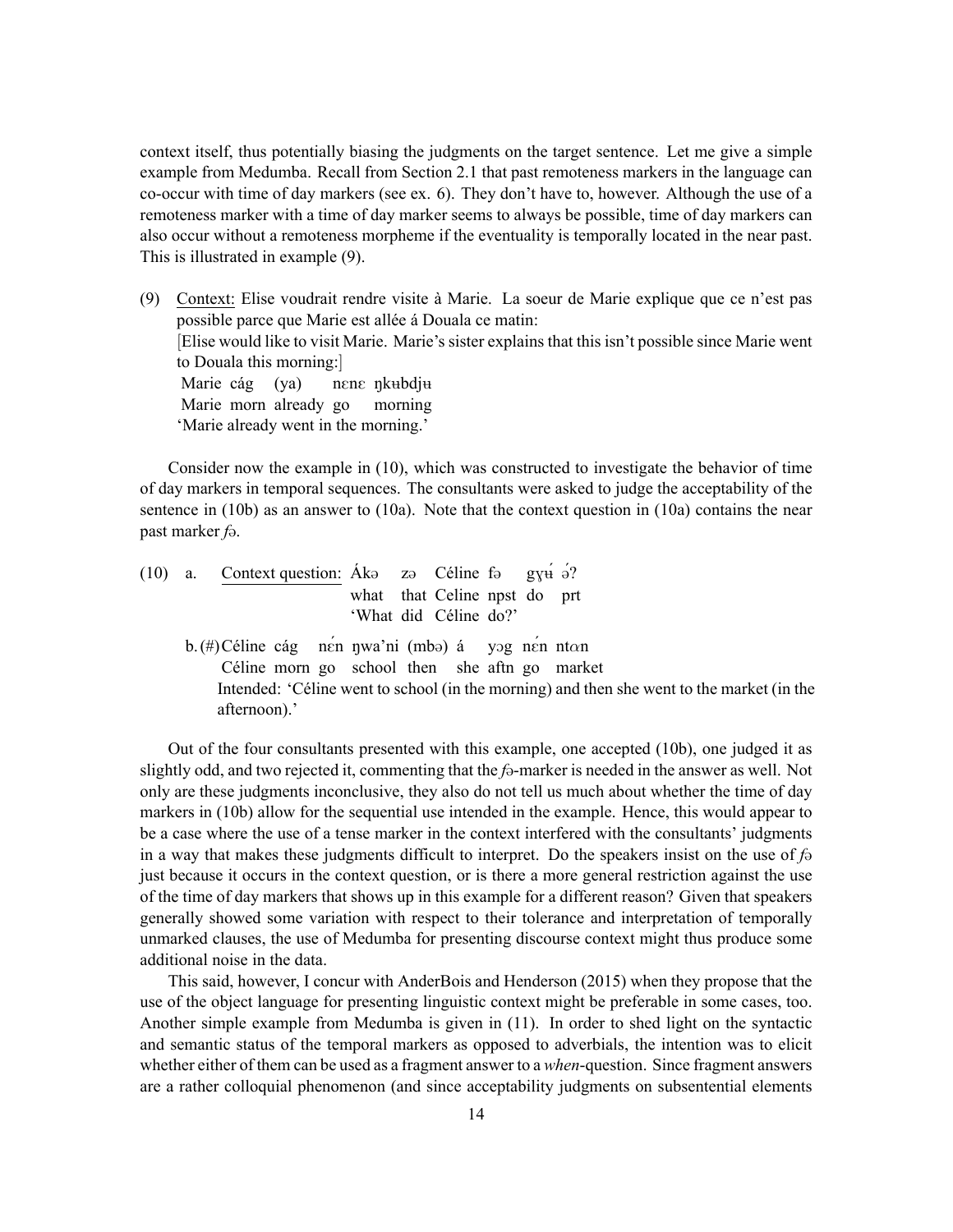are potentially problematic in general, see [Matthewson](#page-19-0) [2004](#page-19-0)), I opted for context questions in the object language, such as  $(11a)$ , in order to make this minimal discourse as natural as possible.<sup>[14](#page-14-0)</sup> The consultants' judgments revealed that the temporal markers differ from temporal adverbials in being unacceptable as fragment answers; see([11b\)](#page-12-0) vs.([11c](#page-12-0)).

 $(11)$  a. Marie fall ntəm nsi down when  $á$  si? 'When did Marie fall?'

c. nkubdju morning 'in the morning'

b. #cág morn Intended: 'in the morning'

Thus, in line with the argument made by [AnderBois and Henderson](#page-18-0) ([2015\)](#page-18-0), purely methodological factors may sometimes favor the use of the object language or else a meta-language for the presentation of linguistic contexts. Since for most of my research questions methodological considerations suggested the use of a meta-language, as well as for practical reasons, context questions and descriptions were mostly presented in English and/or French.

Especially in the early, more exploratory stages of the investigation, using both French and English as meta-languages actually proved somewhat useful. At the beginning, various contexts with different temporal and aspectual restrictions were paired with unmarked temporal clauses as well as with sentences with different tense/aspect markers in order to delimit the interpretative possibilities of the constructions and make progress towards a comprehensive analysis of the temporal and aspectual system of the language. In particular, the fact that French and English display some dif-ferences in the aspectual domain<sup>[15](#page-14-1)</sup> in some instances informed the investigation and helped identify the most plausible semantics of the relevant temporal elements in the following ways: on the one hand, variation in the consultants' judgments might be cleared up by presenting contexts in both English and French, thanks to the variation that was introduced by the respective meta-languages. On the other hand, lack of variation in the judgments despite the variation introduced by different meta-languages could strengthen confidence in the validity of the object language data. Once more, let me illustrate both points with a simple example.

Recall from Section [2.1](#page-4-0) that Medumba in principle allows for finite clauses without any overt temporal or aspectual marking (ex. [8\)](#page-4-0), and that the tense/aspect system includes the markers  $k\sigma$ <sup>*a*</sup> and *cwed* that occur in imperfective clauses (ex. [7](#page-4-0)). One research goal was to find out what kind of temporal and aspectual interpretations are available for temporally unmarked clauses, and another one was to investigate the distribution and the exact meaning of the aspect markers of the language.

<span id="page-14-0"></span><sup>&</sup>lt;sup>14</sup> A reviewer legitimately asks whether switching between languages in a question-answer pair wouldn't be just as natural for multilingual speakers. There is perhaps no general answer to this question, as codeswitching arguably depends on a variety of individual and situational factors (see e.g. [Gardner-Chloros](#page-18-12) [2009](#page-18-12) for an overview). As regards the specific example in([11\)](#page-12-0), a relevant theoretical background assumption is that a fragment answer is an elliptical ('sluicing') construction derived from a full clause such as *Marie fell in the morning* (see [Mucha](#page-19-12) [2017:](#page-19-12)10 for details). Under this view, speakers must initially construct the full Medumba sentence to then derive the fragment answer. Conceivably, this could be complicated by the context question being presented in French or English.

<span id="page-14-1"></span> $15$  For description and discussion of differences between the tense/aspect systems of English and French see, e.g., [Michaelis](#page-19-15) [\(2006\)](#page-19-15) and [Verkuyl, Vet, Borillo, Bras, Le Draoulec, Molendijk, de Swart, Vetters, and Vieu](#page-19-16) [\(2004](#page-19-16)), respectively.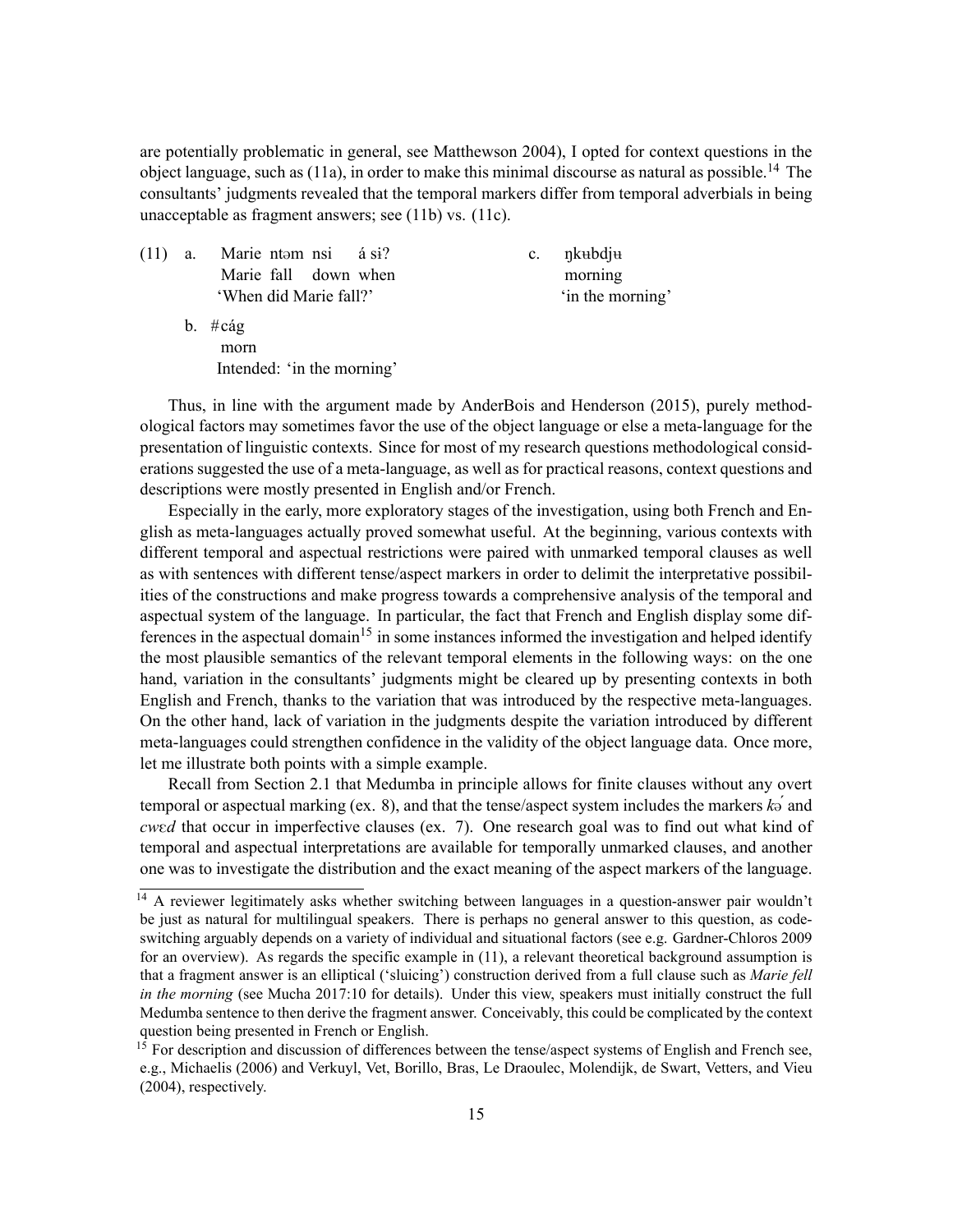For a first approximation, the consultants were presented with simple question-answer pairs such as ([12\)](#page-12-0). In this example, the context was a simple present tense question in French. The consultants were asked to judge the acceptability of the Medumba bare event sentence in([12a\)](#page-12-0) as an answer to this question. The judgments for minimal examples of this kind were mixed. Out of the four consultants who were presented with [\(12a\)](#page-12-0), two rejected it, one accepted it, and one reported that they did not have a strong intuition. They volunteered a corrected version containing the  $k\sigma$ <sup>*-marker*;</sup> see [\(12b\)](#page-12-0).

- (12) Context question (French): Que font les enfants? (lit. 'What do the children do'?)
	- a. #/? bú mbǔ'@ sá they play music Intended: 'They are making music.'
	- b. bú k<del>o mbŭ'o</del> sá they ipfv play music 'They are making music.'

Simple present in French as in the context question in [\(12](#page-12-0)) does not involve any transparent aspectual marking, but will most naturally have an imperfective interpretation. This suggests that in the answer the *k*@*́*-marker is inserted to mark imperfectivity, and that an imperfective interpretation is at least strongly dispreferred for an unmarked sentence such as([12a](#page-12-0)).

However, simple present tense in French is compatible with progressive as well as habitual interpretations, so our insight with respect to the distribution of  $k\ddot{\theta}$  is limited. Moreover, the one consultantwho accepted the unmarked sentence in ([12a\)](#page-12-0) quite consistently rejected  $k\sigma$ <sup>*i*</sup> in minimal discourses of this kind. This inter-speaker variation is puzzling, but some insight could be gained from comparable question-answer pairs with English used for the context questions. Since simple present tense in English is not compatible with episodic readings, we are pressured to disambiguate the intended reading when using English as a meta-language, for instance by using the present progressive as in([13\)](#page-12-0). This example (presented to Consultant 4) was judged as unacceptable and elicited a different correction, namely marking with the morpheme *cwed*. Notably, a version of [\(12a\)](#page-12-0) with *cwed* was also accepted by all consultants who were presented with the French simple present context.

(13) Context question (Eng): What is Nana doing? #Nana ná Nana cook food cən Intended: 'Nana is cooking.'

For explicitness, the examples in [\(14](#page-12-0)) and [\(15](#page-12-0)) illustrate that aspectual marking with *cwed* is felicitous in answers to both simple present questions in French and present progressive questions in English.

(14) Context question: Que font les enfants? (French simple present) bú they ipfv sleep cwEd nzi 'They are sleeping.'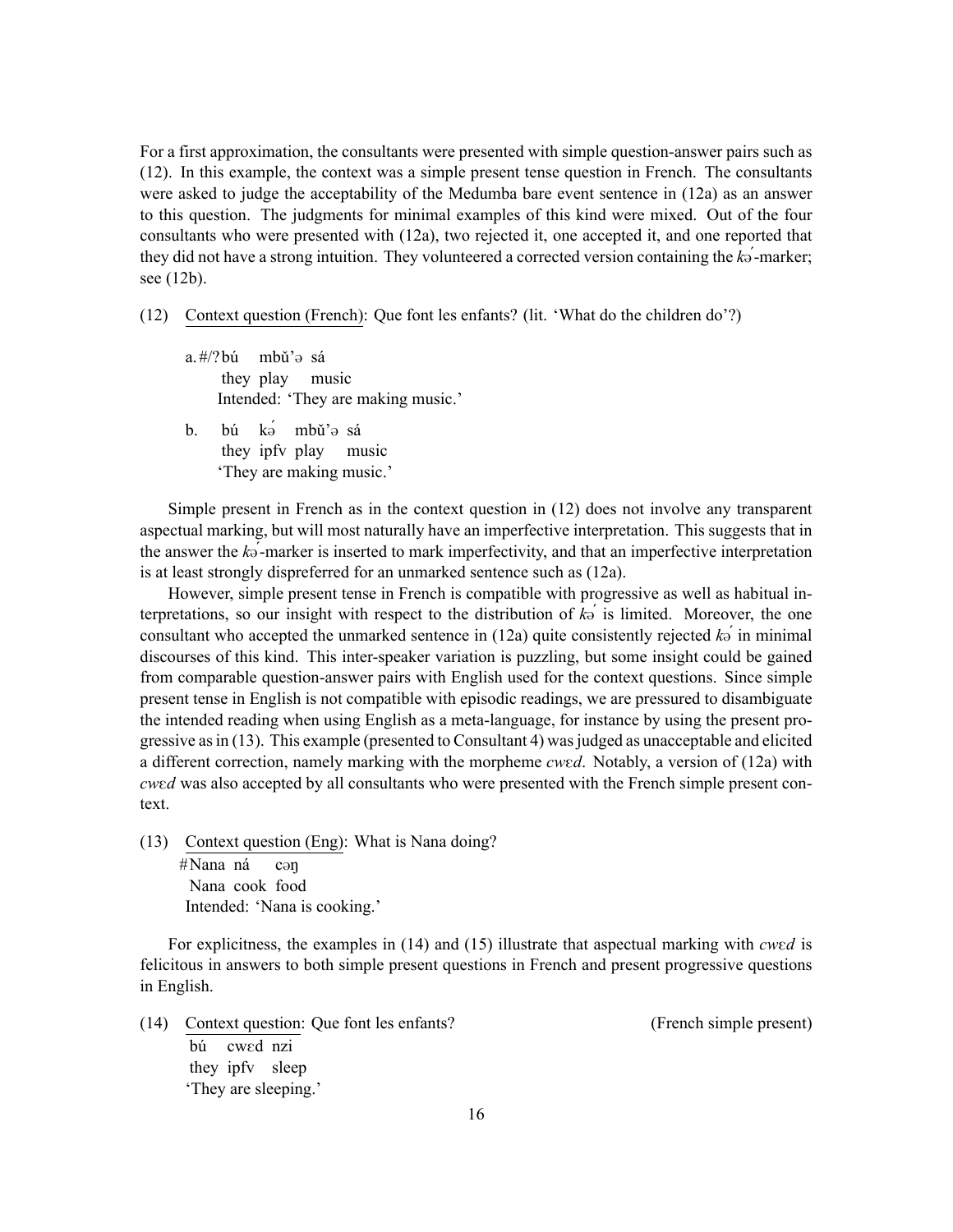(15) Context question: What is Patrick doing? (English present progressive) Patrick cwed nzi Patrick ipfv sleep 'Patrick is sleeping.'

The generalization that would eventually emerge is that *cwed* is a present progressive marker, incompatible both with non-present and habitual readings. The morpheme  $k\sigma$ , by contrast, was ultimately analyzed as a general imperfective marker, which is however dispreferred (by some speakers) in contexts where a more specific temporal marker such as *cwed* is available (see [Mucha](#page-19-11) [2015](#page-19-11):ch.6) for details). Plain eventive sentences such as [\(12a\)](#page-12-0) or([13](#page-12-0)) can only get a perfective interpretation in Medumba. Imperfectivity must be overtly marked in eventive clauses, and Medumba has several morphemes for this purpose encoding (present) progressive, (present) habitual or more generally imperfective meaning. The mixed judgments elicited in([12\)](#page-12-0) presumably came about because the (admittedly extremely simple) context question did not specify which of these interpretations was intended.

I would like to note that the examples given above are mainly intended for illustration. Of course, discourse contexts will typically be more complex and thus contain more relevant grammatical information, and of course subtle semantic distinctions such as that between imperfective and progressive aspect meanings can be made explicit in French as well. In the end, the mix of meta-languages and LWCs in the fieldwork reported here was employed first and foremost out of necessity and not deliberately chosen for methodological reasons. The point to be made with the examples above is that parallel elicitation with several meta-languages in this particular case could give a first hint at how labor is divided in the aspectual domain in Medumba. On a more general note I would like to state, perhaps uncontroversially, that mixing meta-languages and LWCs is unproblematic methodologically and might even be advantageous as it prompts the fieldworker to reflect even more thoroughly on whether and how certain properties of the meta-language could potentially influence the consultants' judgments. In light of [Pasquereau](#page-19-5) ([2020](#page-19-5))'s questions about how to distinguish random and meaningful variation and how much replication we need in our data (see question [3](#page-4-2) in Section [2\)](#page-3-0), the use of several meta-languages can be useful in at least two ways. Firstly, it can help us identify variation in the data that is due to the elicitation technique itself or to certain properties of the meta-language. A little more pointedly: if the consultants' answers are inconclusive, we might have asked the wrong question. If a certain context is not perfectly fit to elicit judgments on the phenomenon that the fieldworker aims to investigate, conducting a comparable elicitation with another meta-language might help identify the problem or elucidate the source of the variation in the judgments. Secondly, given that fieldwork techniques and particular contexts designed to investigate a linguistic phenomenon should be replicable across languages, multilingual elicitation is useful in that it can ensure this replicability at least across the employed meta-languages. To conclude this research report, the main lessons drawn from my individual research practice are summarized in the final section.

# <span id="page-16-0"></span>**3 Conclusion**

This paper provided an individual research report with a focus on the use of different languages for presenting discourse contexts and for communication with the consultants in a multilingual fieldwork setting. The experience I gathered in my fieldwork concurs with many remarks and suggestions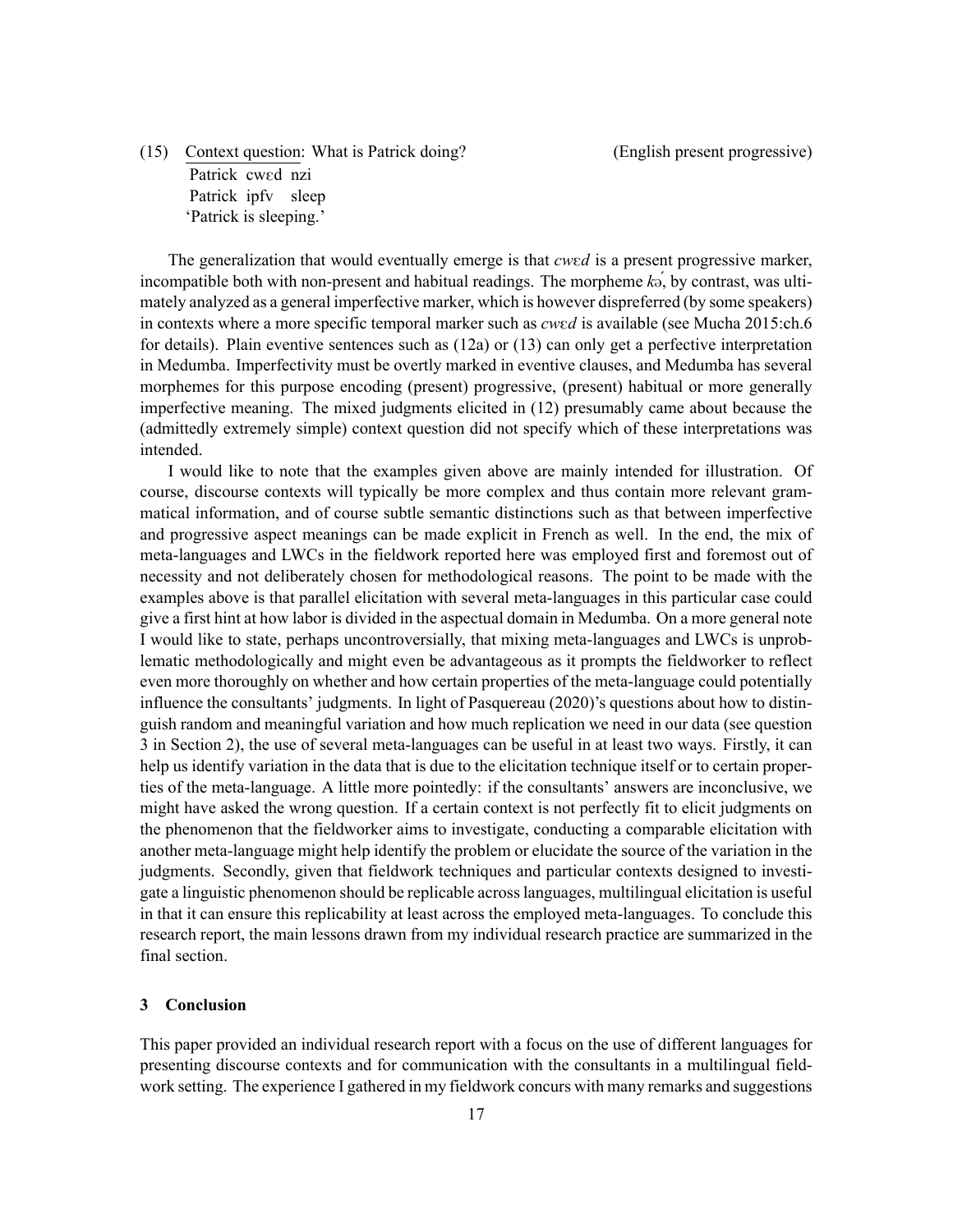that have been made in the literature before. A lesson that becomes abundantly clear to a fieldworker who needs to switch between meta-languages and LWCs is the premise that the discussion started from: elicitation mediated by a language other than the language of investigation is not in itself methodologically problematic, but the fieldworker still needs to be alert to any potential biases that could be introduced by presenting linguistic material in a meta-language, or even in the object language. As noted above, this argument was made very explicitly by [AnderBois and Henderson](#page-18-0) ([2015](#page-18-0)). Not only do they argue that the use of a meta-language for presenting discourse contexts can be conducive to the success of data elicitation in some cases and obstructive in others, they also provide the reader with specific take-home messages, see([16](#page-16-0)).

# (16) **Best practices for linguistically establishing discourse contexts in judgment tasks:** ([AnderBois and Henderson](#page-18-0) [2015:](#page-18-0)229)

- a. Researchers should disclose what language was used to establish the discourse context.
- b. Researchers should disclose the reasons why a given language was chosen, especially when these reasons are purely linguistic in nature.

It seems that these proposals have not yet found their way into common practice of reporting fieldwork results (this includes the author's own research referred to in this paper!), so it might be worthwhile repeating them here. [AnderBois and Henderson](#page-18-0) [\(2015\)](#page-18-0) make the point that the decision of which language to use for presenting discourse contexts in judgment tasks is an integral part of the fieldwork methodology and should be reported as such. Adding to this general methodological point, this paper focused on a scenario where the choice of the meta-language and the LWC is not an obvious one, because the fieldworker shares several languages with the consultants, which are mastered by the fieldwork agents to varying degrees. In such a situation, the fieldworker is faced with the challenge of finding the language that makes communication between the fieldwork agents as efficient but also as enjoyable as possible, for each consultant individually. I reported my own experiences in using different meta-languages and LWCs, trying to meet this goal. Concluding this paper, [\(17\)](#page-16-0)–([19\)](#page-16-0) summarize some insights gained from this particular practice which I hope can be of interest to other fieldworkers as well.

# (17) **Accommodating the consultants' preferences**

In the choice of a meta-language and an LWC (just like in any other social aspect of fieldwork), researchers should prioritize the consultant's preferences and comfort. 'Many-on-one' elicitation settings can be conducive to this if the fieldworker and a particular consultant do not match perfectly in their language proficiencies.

# (18) **Mixing the meta-language and the LWC**

Depending on the language proficiency and preferences of the fieldwork agents, different languages can be used for presenting contexts and other linguistic material (i.e., as 'metalanguage') and for oral communication (as 'LWC'). In this case as well, 'many-on-one' elicitation can be helpful, e.g. when a consultant prefers to discuss examples in the object language.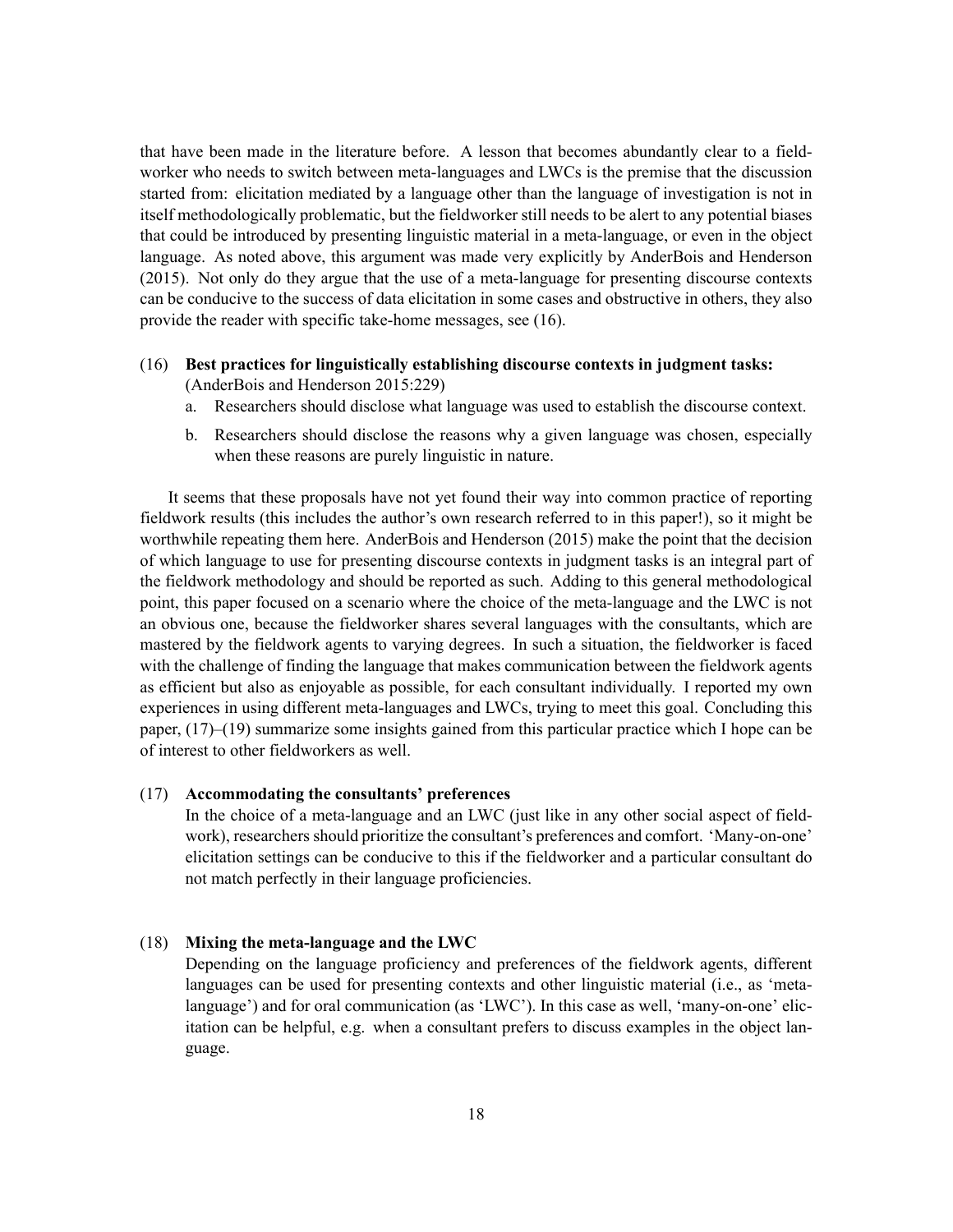## (19) **Mixing meta-languages**

The use of different meta-languages can help to identify or rule out any potential bias in the object language data, if comparable data with different meta-languages can be generated. The use of different languages for presenting contexts can be advantageous as it prompts the fieldworker to reflect on any possible impact of the meta-language.

## **References**

- <span id="page-18-2"></span>AnderBois, Scott. 2016. Semantics and pragmatics of (not-)at-issueness in Yucatec Maya attitude reports. *Semantics and Pragmatics* 9:1–55.
- <span id="page-18-0"></span>AnderBois, Scott, and Robert Henderson. 2015. Linguistically establishing discourse context: Two case studies from Mayan languages. In *Methodologies in semantic fieldwork*, ed. M. Ryan Bochnak and Lisa Matthewson, 207–232. Oxford: Oxford University Press.
- <span id="page-18-10"></span>Ballmer, Th. T. 1981. A typology of native speakers. In *A festschrift for native speaker*, ed. Florian Coulmas, 51–67. The Hague: Mouton.
- <span id="page-18-11"></span>Benmamoun, Elabbas, Silvina Montrul, and Maria Polinsky. 2013. Heritage languages and their speakers: Opportunities and challenges for linguistics. *Theoretical Linguistics* 39:129–181.
- <span id="page-18-5"></span>Bochnak, M. Ryan, and Lisa Matthewson. 2020. Techniques in complex semantic fieldwork. *Annual Review of Linguistics* 6:261–283.
- <span id="page-18-9"></span>Cable, Seth. 2013. Beyond the past, present, and future: towards the semantics of 'graded tense' in Gĩkũyũ. *Natural Language Semantics* 21:219–276.
- <span id="page-18-4"></span>Cable, Seth. 2020. A few reflections on methodological matters, prompted by Pasquereau (2020). Paper presented at the Roundtable on Semantic Fieldwork Methodology, Sinn und Bedeutung 25, UCL & QMUL, 2 September.
- <span id="page-18-6"></span>Danis, Nick, Jonathan Barnes, and Catherine O'Connor. 2012. Downstep and Contour Formation in Medumba. In *Proceedings of the 42nd Annual Conference on African Linguistics (ACAL)*, 23–31.
- <span id="page-18-7"></span>Franich, Kathryn, Catherine O'Connor, and Jonathan Barnes. 2012. Tonal Merger in Medumba (Bamileke) Nouns. In *Proceedings of the 42nd Annual Conference on African Linguistics (ACAL)*, 32–46.
- <span id="page-18-12"></span>Gardner-Chloros, Penelope. 2009. Sociolinguistic factors in code-switching. In *The Cambridge handbook of linguistic code-switching*, ed. Barbara E. Bullock and Almeida Jacqueline Toribio. Cambridge, UK: Cambridge University Press.
- <span id="page-18-3"></span>Grenoble, Lenore, and Lindsay Whaley. 2006. *Saving languages: An introduction to language revitalization*. New York: Cambridge University Press.
- <span id="page-18-1"></span>Harris, Zelig S., and C. F. Voegelin. 1953. Eliciting in linguistics. *Southwestern Journal of Anthropology* 9:59–75.
- <span id="page-18-8"></span>Hayashi, Midori. 2011. The structure of multiple tenses in Inuktitut. Doctoral Dissertation, University of Toronto.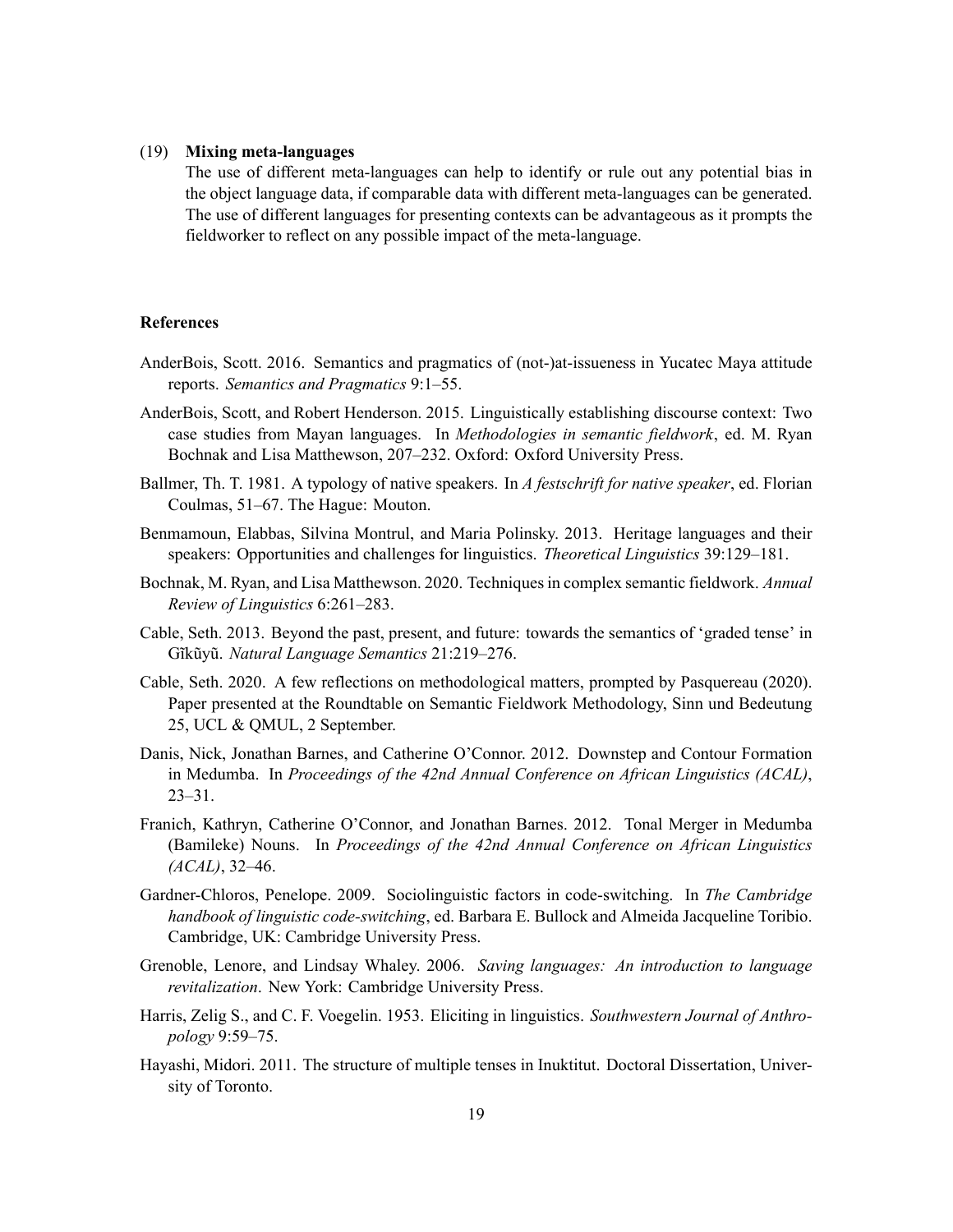- <span id="page-19-9"></span>Hayashi, Midori, and David Oshima. 2015. How multiple past tenses divide the labor: The case of South Baffin Inuktitut. *Linguistics* 53:773–808.
- <span id="page-19-7"></span>Keupdjio, Hermann Sidoine. 2020. The syntax of A'-dependencies in Bamileke-Medumba. Doctoral Dissertation, University of British Columbia.
- <span id="page-19-10"></span>Klecha, Peter, and M. Ryan Bochnak. 2016. Temporal remoteness and relativity. In *Proceedings of North-East Linguistic Society (NELS) 46*, ed. Christopher Hammery and Brandon Prickett, volume 2, 213–226.
- <span id="page-19-6"></span>Kouankem, Constantine. 2012. The syntax of the Medumba determiner phrase. Doctoral Dissertation, Université de Yaoundé I.
- <span id="page-19-0"></span>Matthewson, Lisa. 2004. On the methodology of semantic fieldwork. *International Journal of American Linguistics* 70:369–415.
- <span id="page-19-2"></span>Matthewson, Lisa. 2011. Methods in cross-linguistic semantics. In *Semantics: An international handbook of natural language meaning*, ed. Klaus von Heusinger, Claudia Maienborn, and Paul Portner, 268–285. Berlin, New York: Mouton De Gruyter.
- <span id="page-19-15"></span>Michaelis, Laura A. 2006. Tense in English. In *The handbook of English linguistics*, ed. Bas Aarts and April McMahon, 220–243. Oxford, UK: Blackwell.
- <span id="page-19-11"></span>Mucha, Anne. 2015. Temporal interpretation and cross-linguistic variation: A formal semantic analysis of temporal and aspectual reference in Hausa and Medumba. Doctoral Dissertation, Universität Potsdam.
- <span id="page-19-12"></span>Mucha, Anne. 2017. Past interpretation and graded tense in Medumba. *Natural Language Semantics*  $25:1 - 52$ .
- <span id="page-19-8"></span>Nganmou, Alise. 1991. Modalité verbales. Temps, aspect et mode en Medumba. Doctoral Dissertation, Université de Yaoundé I.
- <span id="page-19-5"></span>Pasquereau, Jérémy. 2020. Semantic elicitation in the field: From finding consultants to interpreting results. Paper presented at the Roundtable on Semantic Fieldwork Methodology, Sinn und Bedeutung 25, UCL & QMUL, 2 September.
- <span id="page-19-4"></span>Rice, Keren. 2012. Ethical issues in linguistic fieldwork. In *The Oxford handbook of linguistic fieldwork*, ed. Nick Thieberger, 407–429. Oxford: Oxford University Press.
- <span id="page-19-1"></span>Roberts, Craige. 2012. Information structure in discourse: Towards an integrated formal theory of pragmatics. *Semantics and Pragmatics* 5:1–69.
- <span id="page-19-13"></span>Simons, Gary F., and Charles D. Fennig. 2017. *Ethnologue: Languages of Africa and Europe*. Dallas, Texas: SIL International, 20th edition.
- <span id="page-19-14"></span>Sosso, Dorine. 2020. Equality beyond translation: Societal bilingualism in Cameroon. Doctoral Dissertation, University of Ottawa.
- <span id="page-19-3"></span>Vaux, Bert, and Justin Cooper. 1999. *Introduction to linguistic field methods*, volume 1. Lincom Europa.
- <span id="page-19-16"></span>Verkuyl, Henk, Co Vet, Andrée Borillo, Myriam Bras, Anne Le Draoulec, Arie Molendijk, Henriëtte de Swart, Carl Vetters, and Laure Vieu. 2004. Tense and aspect in sentences. In *Handbook of French semantics*, 233–270. Stanford, CA: CSLI Publications.